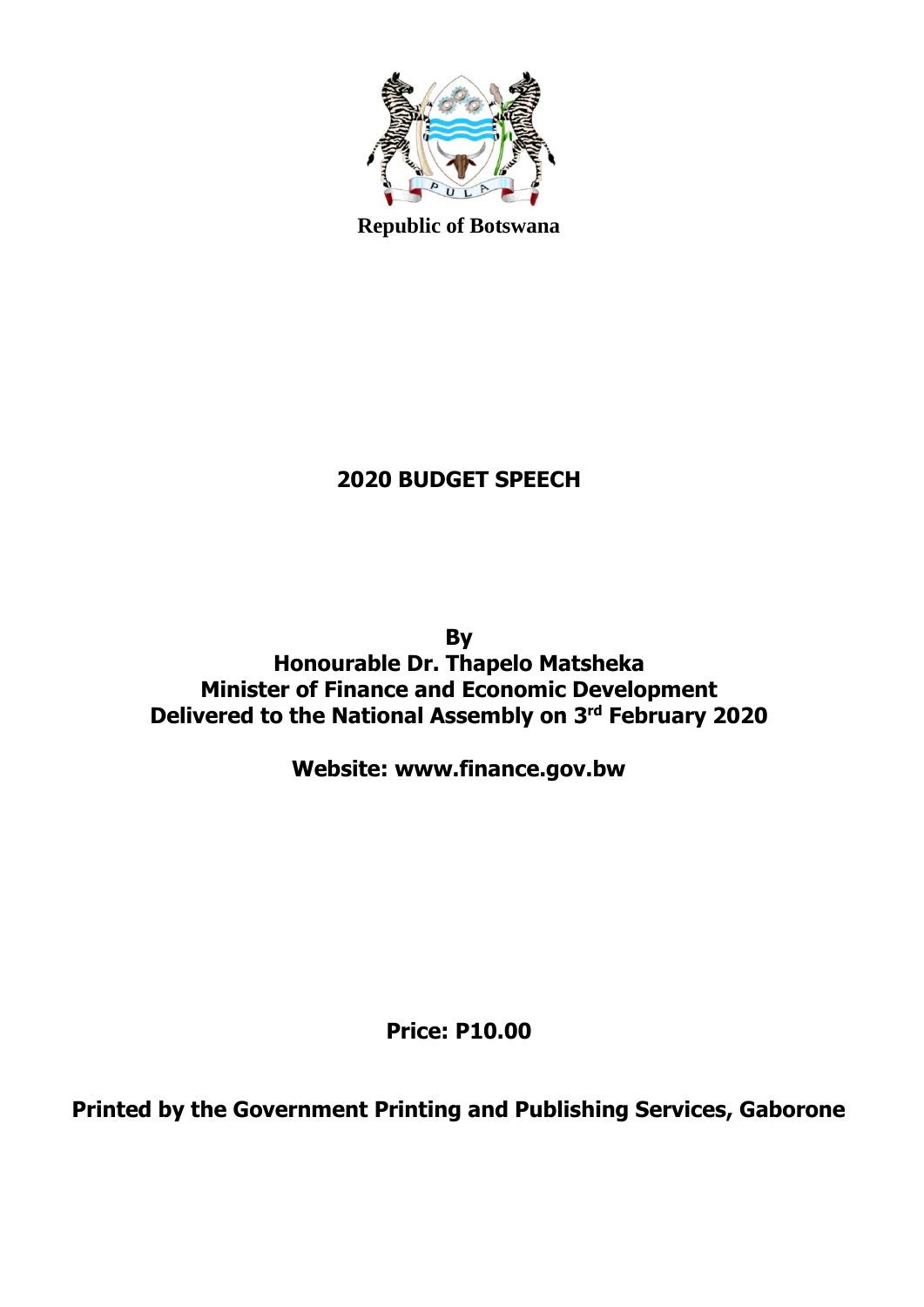#### **Table of Contents**

| T.  | <b>INTRODUCTION</b>                                              |           |
|-----|------------------------------------------------------------------|-----------|
| H.  |                                                                  |           |
| TH. | INTERVENTIONS FOR TRANSFORMATION<br><b>STRATEGIC</b>             | <b>IN</b> |
|     |                                                                  |           |
|     |                                                                  |           |
|     | Investing in economic infrastructure to support transformation11 |           |
|     | Developing human capital to support transformation14             |           |
|     |                                                                  |           |
|     |                                                                  |           |
|     |                                                                  |           |
|     | Reforming the Regulatory Business Environment for Investment19   |           |
|     |                                                                  |           |
|     |                                                                  |           |
|     |                                                                  |           |
|     | Local Economic Development Framework and Implementation Plan for |           |
|     | <i>Botswana</i>                                                  |           |
| IV. |                                                                  |           |
|     |                                                                  |           |
|     |                                                                  |           |
|     |                                                                  |           |
|     |                                                                  |           |
|     |                                                                  |           |
|     |                                                                  |           |
|     |                                                                  |           |
|     |                                                                  |           |
| V.  | FISCAL MEASURES TO RESTORE FISCAL BALANCE 30                     |           |
| V.  |                                                                  |           |
|     |                                                                  |           |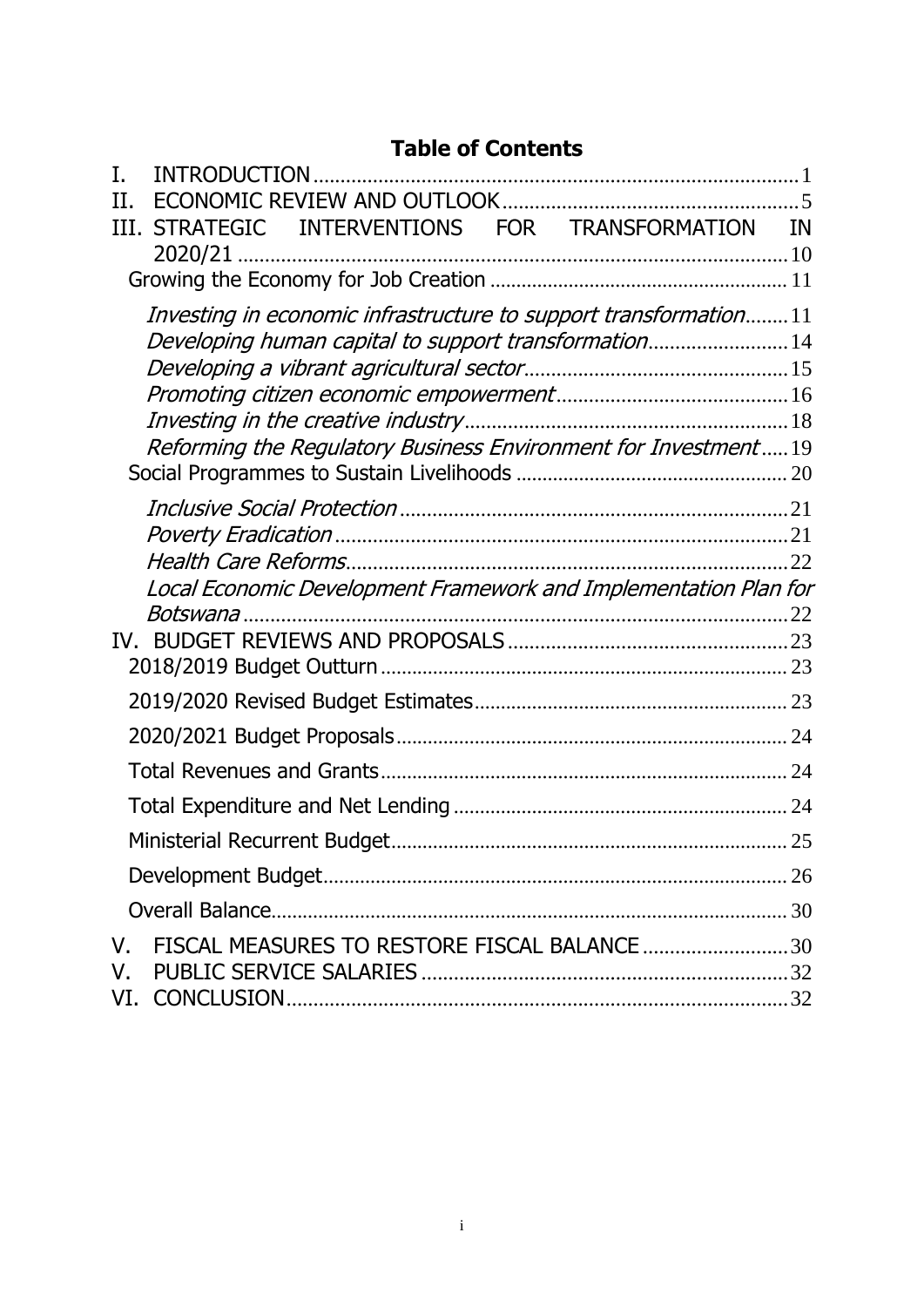# <span id="page-2-0"></span>**I. INTRODUCTION**

#### **1. Mr. Speaker**, I have the honour this afternoon to present to the National Assembly the **Budget Proposals for the Financial Year 2020/2021**.

**2. Mr. Speaker,** as this is my maiden Speech to this House as the Minister of Finance and Economic Development and as a Member of Parliament for Lobatse, allow me to first pay tribute to my late parents, Mr. Collins Olefile Matsheka and Mrs Patricia Joalane Bellina Matsheka. May their soul rest in eternal peace. Mr. Collins Matsheka worked for the Government of Botswana, as a civil servant in the Ministry of Agriculture, while Mrs Patricia Joalane Bellina Matsheka who was a teacher, had to resign from her teaching post in Mochudi to look after my sisters, and I, for which we will forever be grateful.

**3. Mr. Speaker,** great men have stood here to deliver budget speeches in the same capacity as myself. I would like to acknowledge their contribution to the prudent stewardship of the finances of this country. To them I say, "thank you for your contribution and the foundation you have laid for all of us to follow". To my immediate predecessor, Mr. Kenneth O. Matambo, on behalf of Government and the Ministry, I wish to say "thank you for your dedicated service to the country, including many years, as a civil servant and public officer".

**4. Mr. Speaker,** I wish to further thank the voters who have demonstrated continued confidence in the Botswana Democratic Party (BDP) to lead this country and transform it from the current upper middle income to high income status, as indicated in the BDP Manifesto. **Mr. Speaker,** I wish to congratulate His Excellency The President, Dr. Mokgweetsi Eric Keabetswe Masisi for his victory and leadership, and forming a Government to lead Botswana in the next five years.

**5. Mr. Speaker**, this Government is committed to transforming the economy through, refocusing existing policies, strategies and programmes, such as: service delivery through ICT; creating sustainable jobs; fighting corruption; improving education and training; providing quality health care; and attracting local and international investors, in order to create an inclusive economy with greater citizen participation. The focus, **Mr. Speaker,** is to improve efficiency in Government spending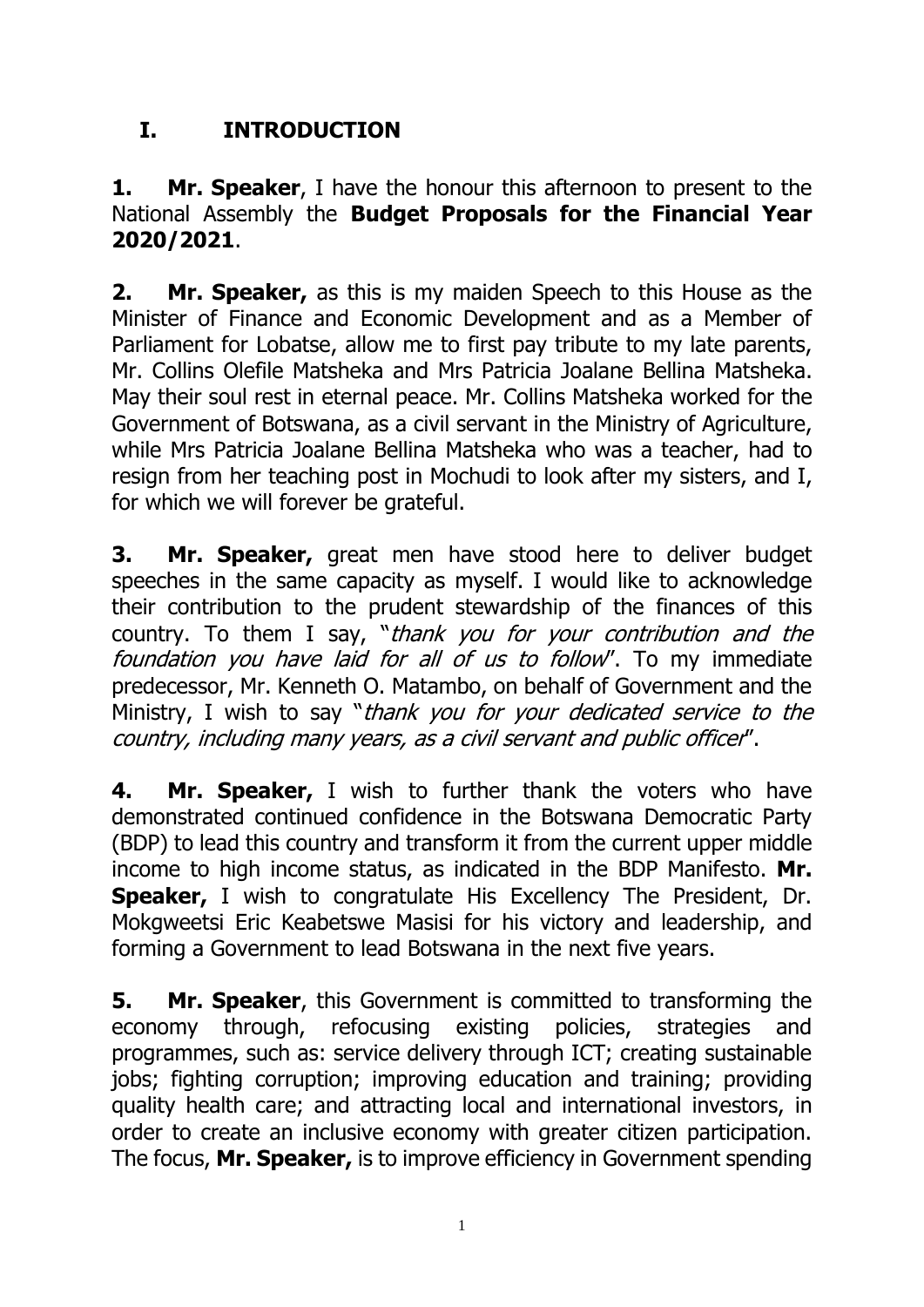and delivery of services to promote the growth of the private sector to transform our economy to higher income status.

**6. Mr. Speaker,** the preparation of this budget, which is the fourth in the current National Development Plan (NDP) 11 period, was largely guided by emerging strategic issues from the ongoing review of NDP 11, which report I will be tabling during the current meeting of the National Assembly. **Mr. Speaker,** the annual budget speeches serve as progress reports towards the attainment of the goals and objectives contained in the medium plan, such as the NDP 11, which, in turn, constitutes the building blocks towards the achievement of Vision 2036.

**7. Mr. Speaker,** each year Batswana look forward to hear from all those who have stood at this podium; not only how Government is spending their taxes, but also whether they stand to benefit from the initiatives proposed in these Budget Speeches. I am therefore, consciously subjecting myself to that test **Mr. Speaker**.

**8. Mr. Speaker,** the proposed initiatives in this year's Budget are guided by the country's Vision 2036, which is the primary and guiding document for the future of our nation. This Vision is for a Botswana that achieves a high-income status by the year 2036. **Mr. Speaker,** the Vision sets high and ambitious targets for all stakeholders to move the country forward. It calls for a review of operational plans and strategies for national economic and social development. Hence, the Vision is about a transformed Botswana.

**9.** Transforming Botswana from one status to the other is not new, **Mr. Speaker.** This BDP Government is responsible for transforming the economy from the birth of our democracy and country in 1966, when Botswana was classified as a low-income country, and transformed it to a middle-income economy by the early 1980s. The same Government transformed this economy to an upper middle-income status in the 1990s. This has happened despite the enormous challenges presented by the world economic collapse of 1998 and the global financial and economic crisis of 2008/2009. At present, our major objective is to transform this economy to a high-income status by the year 2036.

**10.** I must add, **Mr. Speaker**, that no other party in this country has the experience to transform the economy, hence, the voters' wisdom to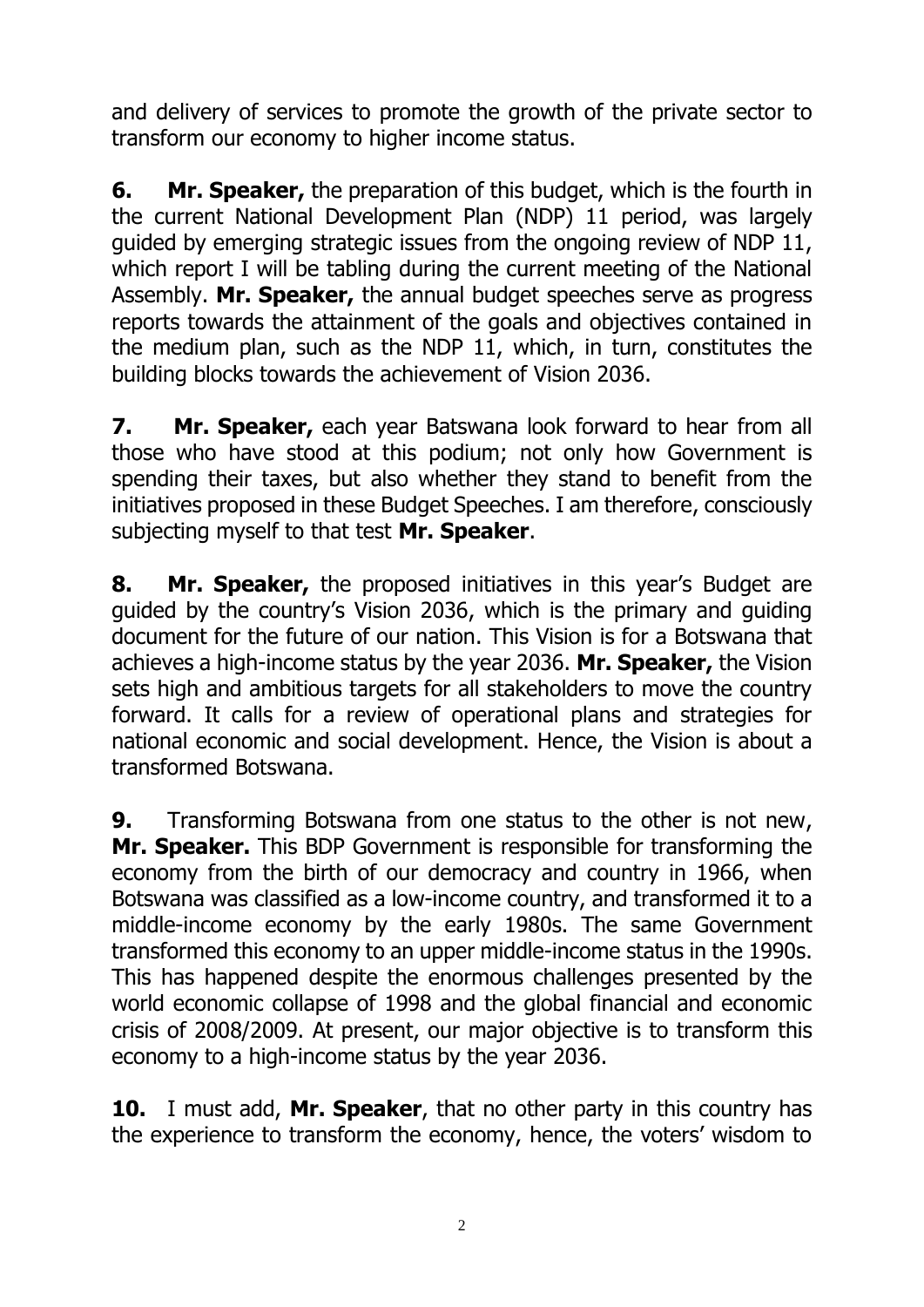entrust this important task to this Government. And this Government will not disappoint; but do it again.

**11. Mr. Speaker**, the transformation journey to higher-income status will commence with this 2020/2021 Budget and continue to be perfected in the ongoing preparation of the MTR of NDP 11. Some of the preliminary indications from the review are that; economic performance was in line with the original NDP 11 projections, while economic diversification progressed fairly well during the first half of NDP 11. The share of the non-mining private sector in value added terms rose to 66 percent in 2018, compared to 63 percent in 2015. The sectoral pattern of growth also showed that the services sectors of Transport & Communications, Trade, Hotels & Restaurants, and Finance & Business Services were the fastest growing sectors.

**12. Mr. Speaker**, successful economic diversification requires an economic growth rate that is high enough to generate sufficient jobs to address unemployment, raise household incomes and reduce poverty. This has not yet been achieved and the unemployment rate has remained a cause for concern, at annual rate of 17.6 percent of the labour force in 2015/16, according to data from Statistics Botswana. Therefore, accelerated growth, consistent with Vision 2036, will require a mix of policies that promote export diversification in goods and services to impact unemployment, especially among the youth.

**13. Mr. Speaker**, Statistics Botswana recently released its first ever quarterly labour force survey results for the three months of July to September 2019, which show an unemployment rate of 20.7 percent for that quarter. These results are for one quarter only and are subject to seasonal variations. It is therefore important to note that the unemployment rate of 20.7 percent for the quarter cannot be directly compared with the 17.6 percent annual rate for 2015/2016.

**14. Mr. Speaker**, according to the MTR of NDP 11, the country's fiscal position has experienced large deficits, as Government continued to invest in economic and social infrastructure such as in education and health facilities. However, the outcomes of the sectors remained below expectations. **Mr. Speaker**, the transformation programme requires a fresh look at the economic and social returns to this level of investment, not only in the identified areas, but across the economy.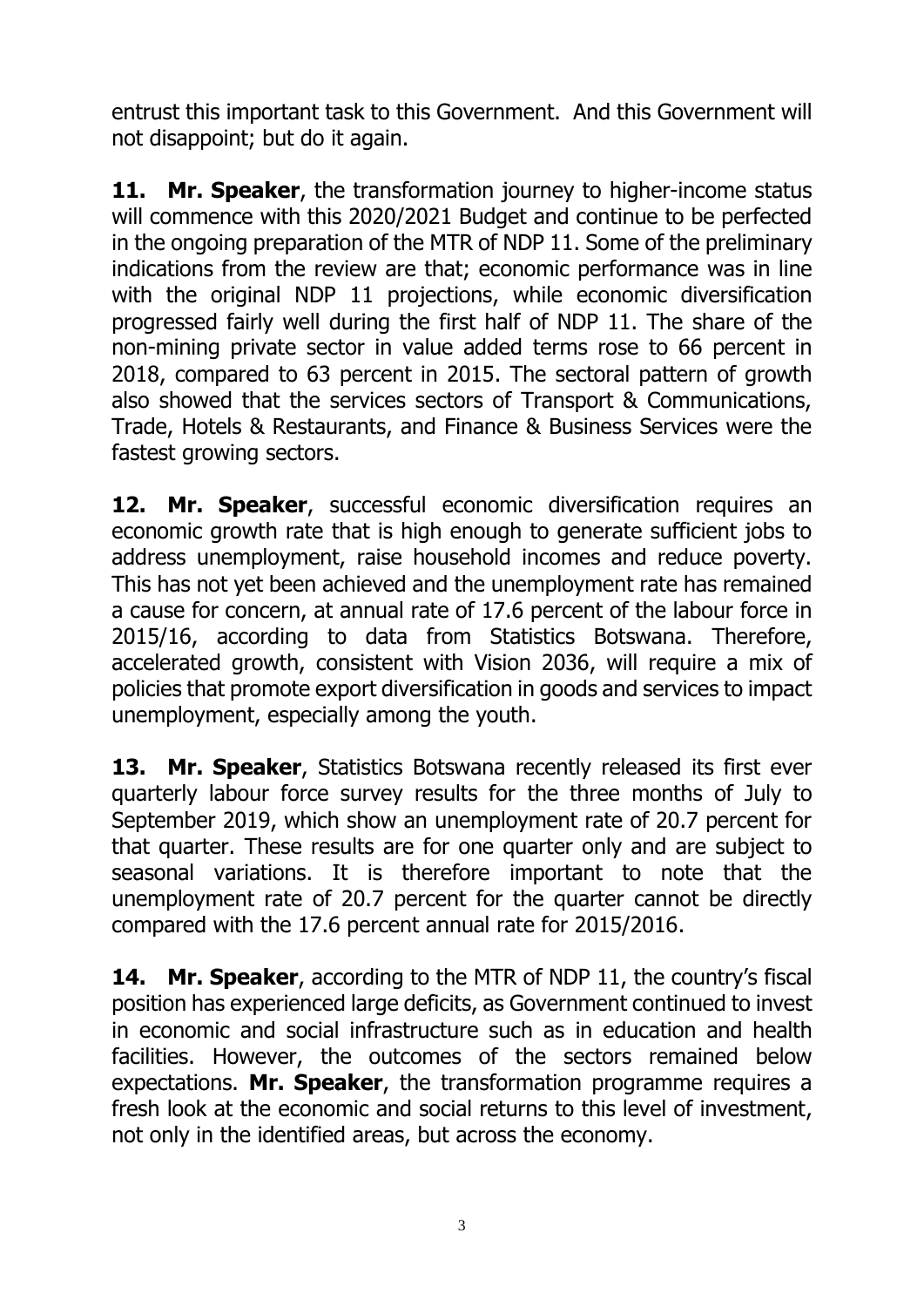**15. Mr. Speaker**, the MTR of NDP 11 has identified critical issues that Botswana confronts as we move into the second half of NDP 11. These include: the need for economic transformation; macroeconomic stability; greater socio-economic inclusion; improved quality of public services; the changing world of diamonds; and climate change. In order to align the national policy priorities with the emerging critical issues, four national policy priorities are proposed for the remainder of NDP 11.

**16.** The first priority is **Promotion of export-led growth.** The objective is to ensure that the drivers of economic growth in Botswana shift towards export promotion. This, **Mr. Speaker**, will address the balance of payments problem, which has emerged in recent years as a constraint to economic growth. As a result, greater effort is required in implementing the country's Export Strategy, since increased exports of goods and services do not only contribute to growth, improved balance of trade position; but are necessary for replenishing the country's foreign exchange reserves.

**17.** The second is **Ensuring more efficient government spending and financing. Mr. Speaker**, for the past four years, the economy has experienced a less favourable fiscal position. This is a priority for my Ministry as well as the whole of Government. It requires that we ensure that spending is as efficient as possible in order to return to a sustainable fiscal pathway. The proposed measures to be implemented include: improving appraisal, design, costing and implementation of public sector investment projects; careful scrutiny of subsidy schemes, and termination of those that do not address market failure or assist truly needy Batswana; and, clamping down on corruption and waste. **Mr. Speaker**, it will also include re-prioritisation of approved projects and programmes to align them with emerging transformational needs. It cannot, **Mr. Speaker**, be business as usual.

**18.** The third is **Building human capital. Mr. Speaker**, I have made mention of ensuring value-for-money in education spending. The Government remains committed to improving human capital skills and knowledge as they are critical inputs to private sector development and industrialisation. In addition to availing financial resources towards the building of human capital, more measures will be taken to reform the entire education sector, as part of the transformation agenda.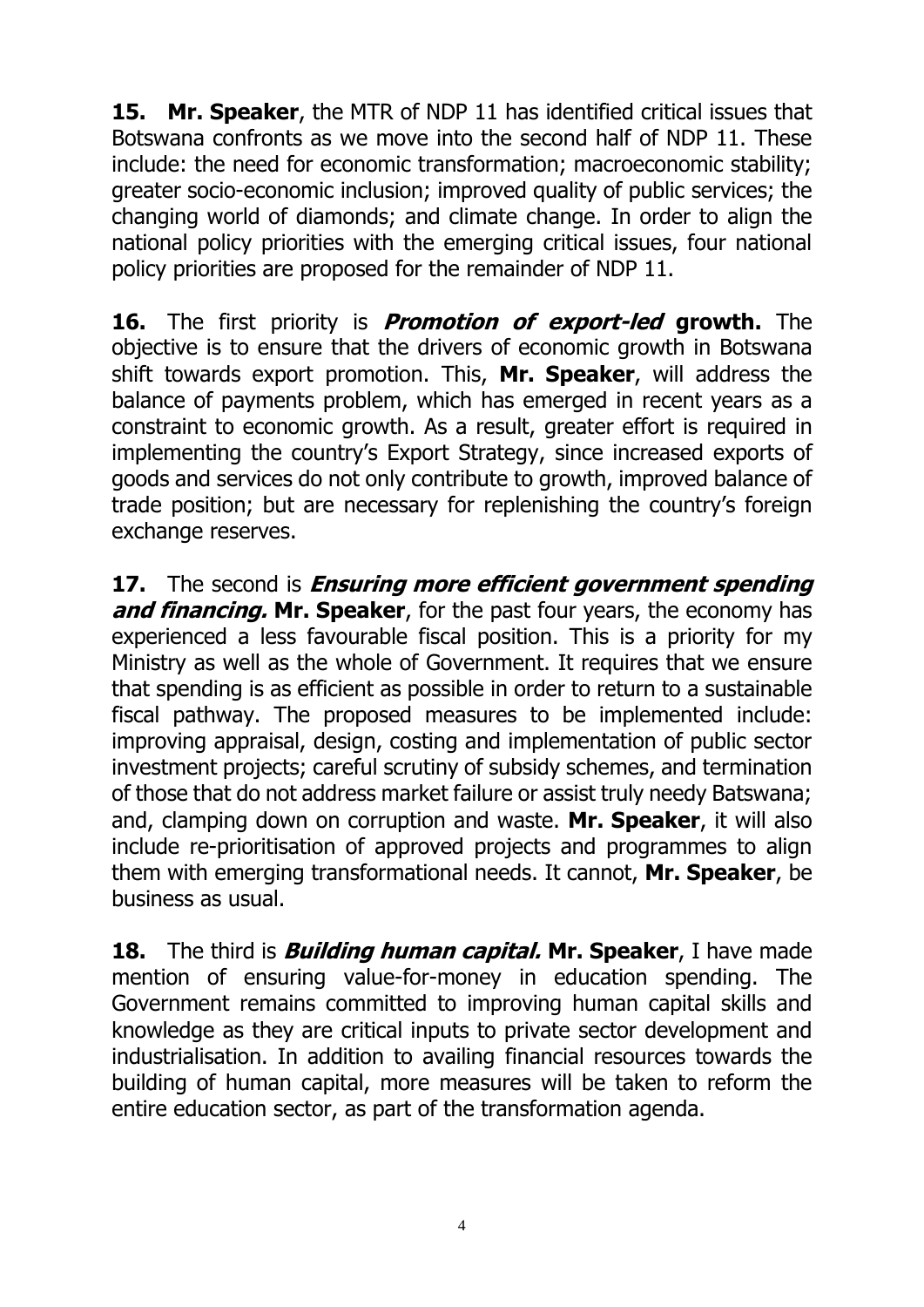**19.** The fourth pillar is the **Provision of appropriate infrastructure. Mr. Speaker**, the availability of appropriate infrastructure is critical for enhancing efficiency and providing the gateway for private sector participation. To achieve this, Government will, starting with this financial year, prioritise provision of infrastructure that has the highest potential to increase productivity in key economic sectors to drive transformation. The infrastructure provision will recognise the dire need for investment to promote a cluster development approach as approved in the Special Economic Zones Policy.

**20. Mr. Speaker,** the transformation agenda or journey will not spare any institution. It is a call on all stakeholders to live the ideals of Vision 2036 and, each and every institution will have to play its part in contributing positively towards attaining these four priority areas that I have just outlined. By design, these priority areas are premised on a private sector driven economy that will deliver on jobs, equitable income distribution and poverty alleviation.

# <span id="page-6-0"></span>**II. ECONOMIC REVIEW AND OUTLOOK**

**21. Mr. Speaker**, the Budget Proposals for the Financial Year 2020/2021 are presented against the backdrop of continued uncertainty in the global economy, with adverse implications on the domestic economy. As a small open economy, the continued tension between the United States of America and China, who are the two major markets for our diamond exports, continues to undermine the country's economic performance in general, and the fiscal position in particular. It also heightens the need for measures to promote diversified exports to reduce the impact of external shocks on the domestic economy.

**22. Mr. Speaker**, the World Economic Outlook report of January 2020 by the International Monetary Fund (IMF) has revised global economic growth to 2.9 percent in 2019, from 3.6 percent in 2018. Such a rate of growth is considered the lowest since the 2009 global financial crisis. **Mr. Speaker,** global growth is expected to be moderate in 2020, with the world economic forecast expected to pick up to 3.3 percent, driven by expected growth in both emerging and developing economies. Growth in advanced economies is projected to remain subdued.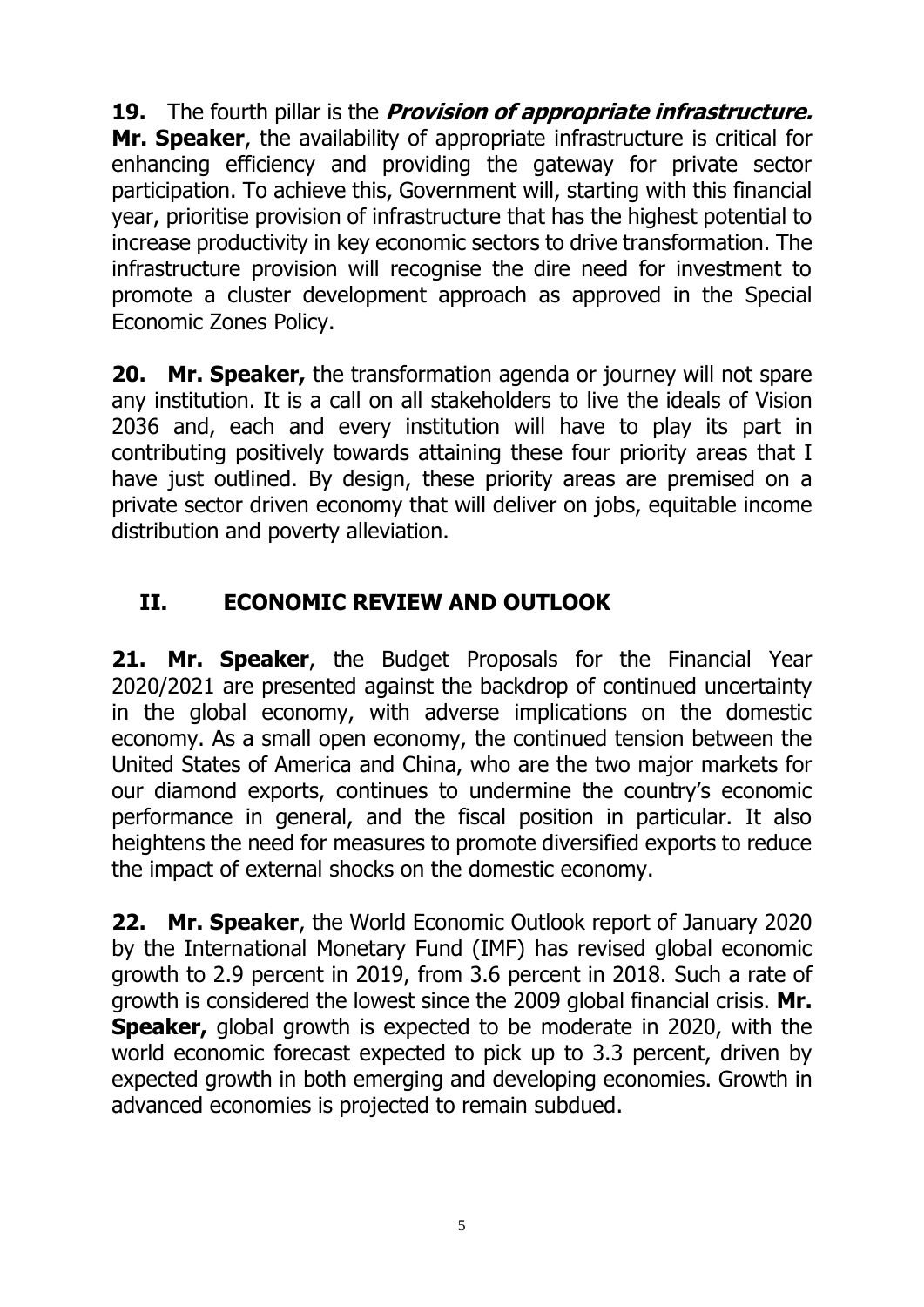**23. Mr. Speaker**, the domestic economy continues to record positive growth rates, despite the challenges arising from a weak and uncertain global economic environment. The domestic economy is estimated to have grown by 3.6 percent in 2019, and to reach 4.4 percent in 2020, driven by faster growth in the services sector.

**24. Mr. Speaker**, as part of the transformation agenda, Government will be refocusing attention to the agriculture and manufacturing sectors during the MTR of NDP 11, as these sectors have the potential to; boost economic growth, promote exports development, create job opportunities, and reduce poverty. In this connection, a review of programmes and subsidies will be performed to align them with the transformation agenda and ensure that they contribute to greater private sector participation.

**25. Mr. Speaker**, monetary policy remained accommodative during the past year, as inflation was within the Bank of Botswana medium-term objective range of  $3 - 6$  percent. The outlook for domestic inflation is stable within the Bank's objective range in the medium term, due to moderate domestic demand pressures and modest increase in imported inflation. This, **Mr. Speaker**, requires efficient public spending to spur private-sector led growth, which is fundamental to getting the economy to operate at full potential.

**26. Mr. Speaker,** over the past years, the performance of the Pula exchange rate has been consistent with the country's exchange rate policy objective of maintaining competitiveness of the country's industries in both domestic and international markets. This is achieved through the operation of a basket mechanism, wherein the main variables are currency weights and a rate of crawl.

**27. Mr. Speaker**, the currency basket weights are based on the country's trade pattern (exports and imports), while the annual rate of crawl is based on the projected inflation differentials between Botswana and its major trading (for both exports and imports) partner countries. An annual review of these parameters is, therefore, in line with the policy of maintaining a competitive exchange rate environment to support the transformation agenda; rather than an act of devaluation or revaluation of the exchange rate.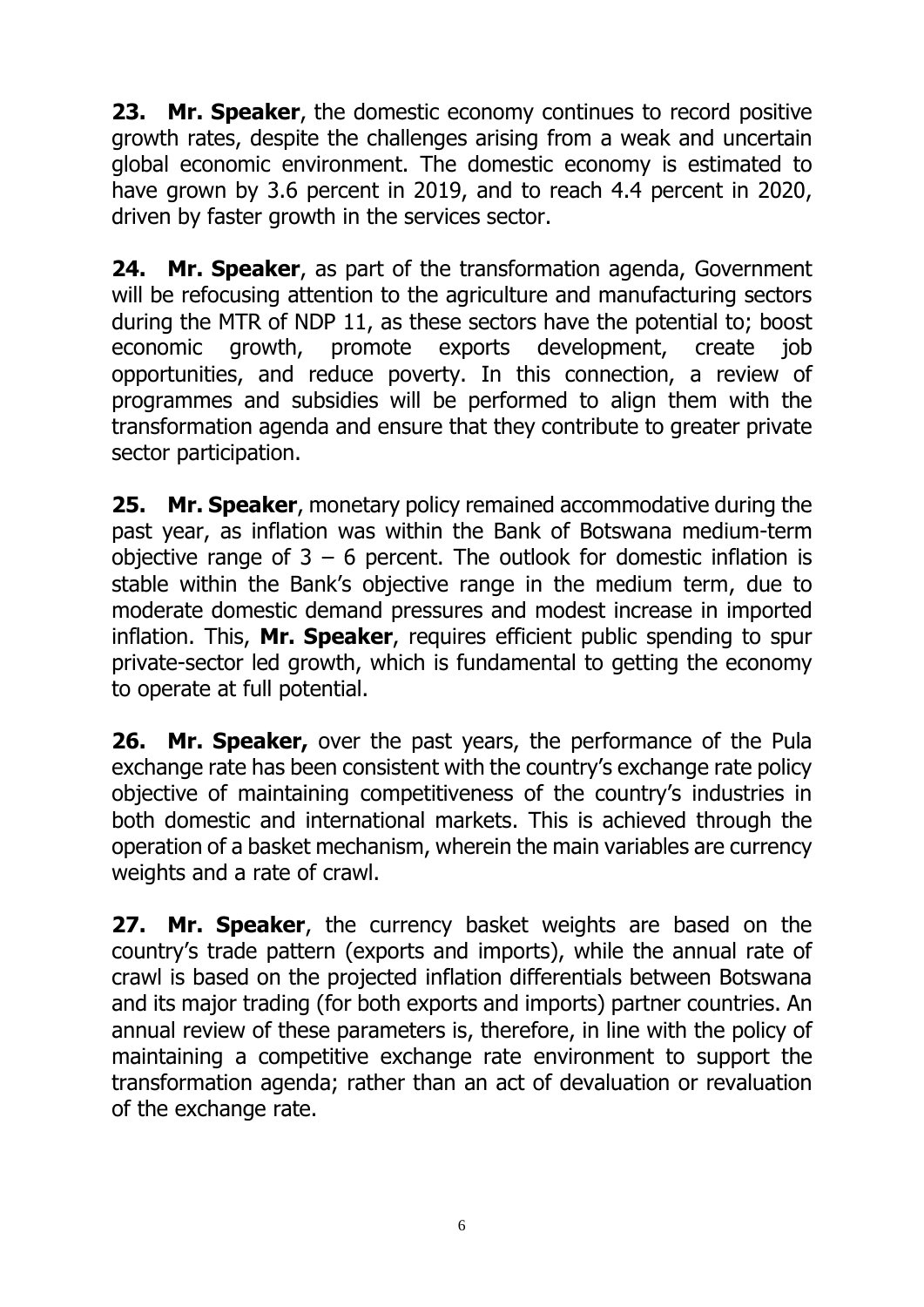**28. Mr. Speaker,** the preliminary balance of payments for 2019 indicates a deficit of P10 billion, following a lower deficit of P4.2 billion in 2018. The deficit was due to a significant increase in imports, compared to exports. Therefore, more needs to be done to promote the growth and diversification of the country's export base and this will be intensified, focusing on agriculture and manufacturing value chains.

**29.** To this end, **Mr. Speaker**, the transformation programme requires a review of the country's entire ecosystem for promoting exports, including regulatory environment, fiscal incentives, and provision of basic infrastructure. On the other hand, growth in imports has continuously outpaced that of exports in recent years, resulting in trade deficits. To reverse this trend, measures will also be required to reduce on imports through the implementation of a robust import substitution strategy.

**30. Mr. Speaker**, this country imports most of its requirements, including basic products that do not require huge investment to produce locally. Using Government's purchasing power through programmes such as the Economic Diversification Drive (EDD) and citizen empowerment initiatives, additional measures will be put in place to ensure reduction in the country's import bill. It is only through a deliberate and vigorous implementation of the Export Strategy and Import Substitution Strategy that the country can restore its external balance and create the jobs that are required in an inclusive economy, in which Batswana are major players.

**31. Mr. Speaker**, the country's negative external balance in recent years has undermined the growth of the country's foreign exchange reserves. As at the end of November 2019, foreign exchange reserves amounted to P70.6 billion, a decrease from P74.5 billion in November 2018. The foreign exchange reserves are equivalent to 14 months of import cover of goods and services. Of the total amount of foreign exchange reserves recorded in November 2019, Government Investment account stood at P16.3 billion, compared to P26.7 billion in November 2018, indicating the impact of government spending on the foreign exchange reserves. The remainder of the reserves are for the rest of the economy, being the private sector and individuals.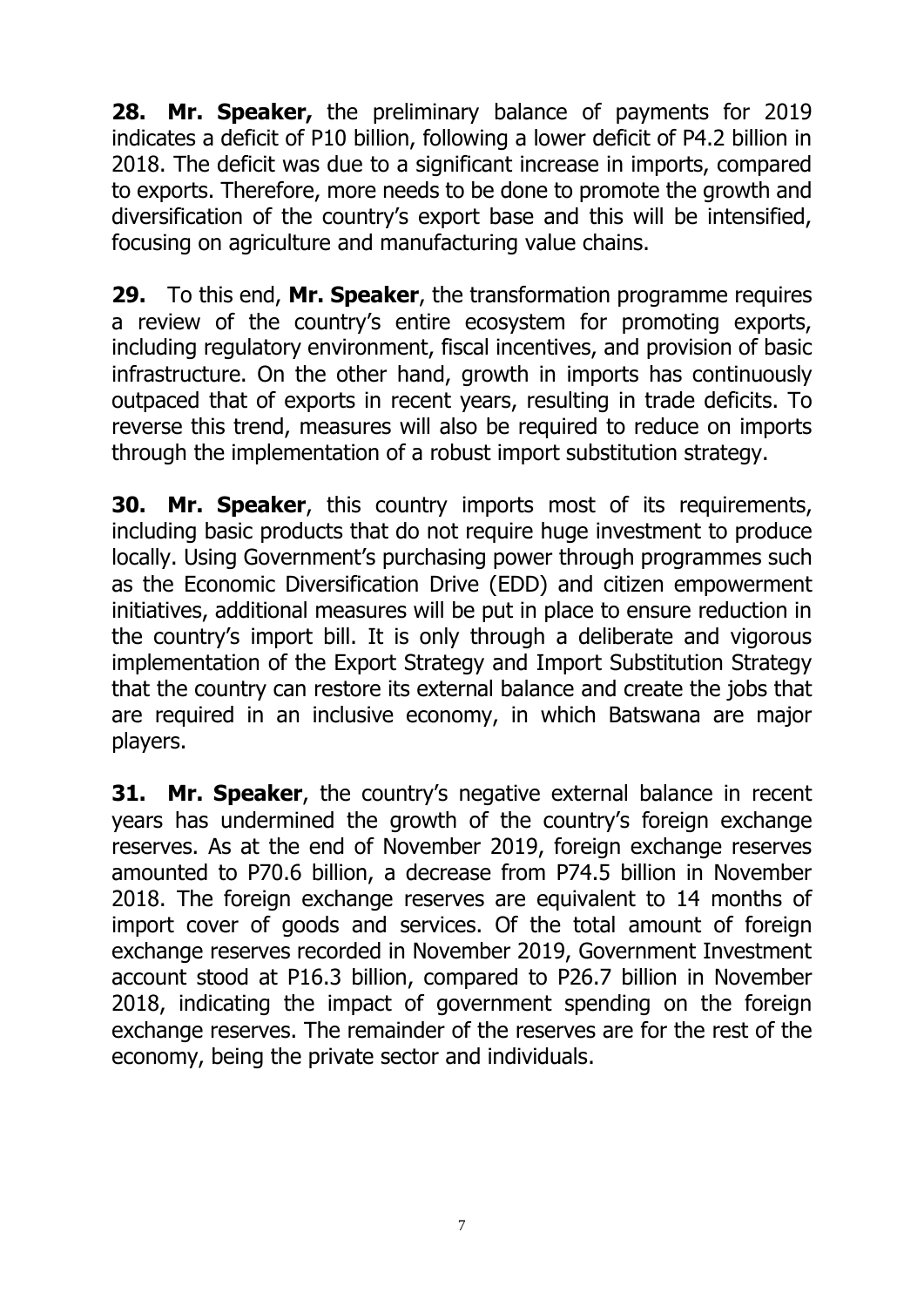### **Performance of State-Owned Enterprises**

**32. Mr. Speaker,** State Owned Enterprises (SOEs), or parastatal organisations, as they commonly are referred to in this country, are part of Government's delivery system. As such, they are very critical to the transformation agenda. There are currently over 60 SOEs in the country, ranging from regulatory through academic to commercial ones. To transform this country, the role of these SOEs will have to be revisited in order to align them to the transformation agenda.

**33. Mr. Speaker**, when establishing these organisations, Government had specific developmental goals to achieve, which it was felt could be achieved better and much more efficiently through the alternative delivery model of parastatal, instead of the public service. However, the performance of some of these organisations indicate that; either this original assumption was wrong, or there has been some creep in their mandates over time. Whatever the case may be, there is need to revisit most of the mandates and founding statutes of these organisations to address the governance and performance of some of them, and more importantly, align them to the transformation agenda.

**34.** To this end, **Mr. Speaker,** a subcommittee of Cabinet, which I chair, will undertake a comprehensive review of the parastatals' landscape. The terms of reference of this subcommittee are broad to cover the review of the mandates, governance, and performance of these organisations, with a view to proposing specific recommendations to Government on the relevance of some of these organisations and their financial sustainability. It is important that the mandates of these organisations are repositioned to support the transformation journey.

**35.** Regarding the performance of the country's parastatal organisations in 2018/2019; it was rather mixed. Some registered positive results, while others continue to make losses**.** Among those which performed satisfactorily are: Botswana Telecommunications Corporation Limited (BTCL), Water Utilities Corporation (WUC) and the Botswana Power Corporation; though the latter continues to receive substantial subvention from Government. On the other hand, some parastatal organisations continued to register losses in 2018/2019, which included Air Botswana (AB), Botswana Meat Commission (BMC), National Development Bank (NDB) and Botswana Railways (BR). **Mr. Speaker**, you will notice that the performance is narrowly focused on financial performance, even when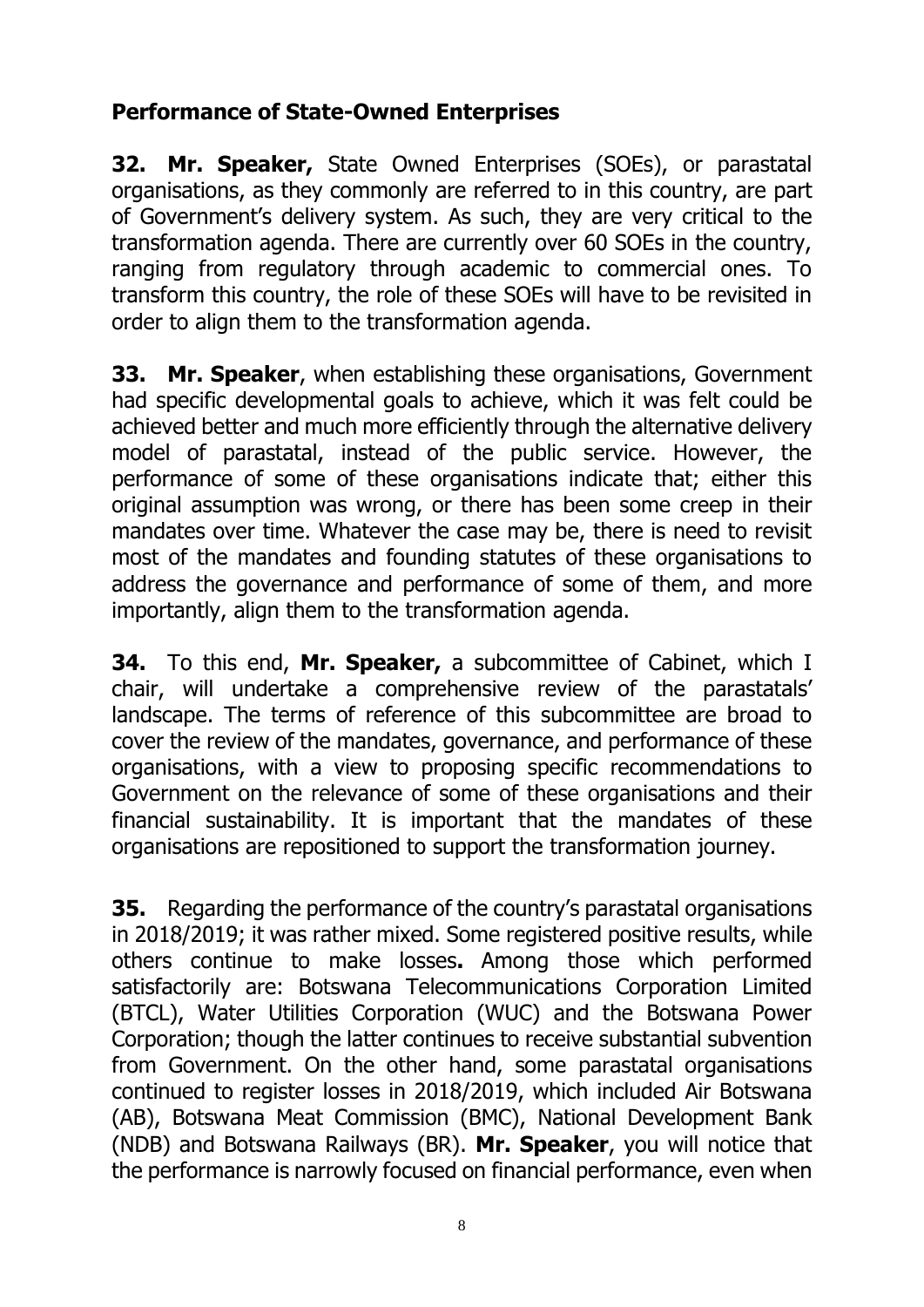these organisations have not achieved or met the delivery of projects for transformation and high income status.

**36. Mr. Speaker,** Government spends substantial resources on parastatal organisations in the form of subventions or grants. For instance, an amount of P4.9 billion is proposed as subventions to various state owned enterprises for the Financial Year 2020/2021. It is, therefore, important that these resources be used efficiently to contribute to the transformation agenda. In this regard, Government through the Cabinet subcommittee will be interrogating the efficient use of public resources deployed to these organisations and provide value-for-money to the tax payer. In addition, Government will develop standards of benefits across the public sector, including SOEs, in order to curb wastage.

**37. Mr. Speaker**, the subcommittee will review the role of the SOEs in the transformation process along strategic intervention areas such as: (i) **utility supply** (BPC, WUC); (ii) **tourism** (Botswana Tourism Organisation); (iii) **transport** (Botswana Railways, Air Botswana); (iv) **agriculture** (NDB, BMC, BVI, BAMB); (v) **ICT and innovation** (BTC, BOFINET, BIH, BITRI); (vi) **business development** (CEDA, LEA, BDC, BITC); (vii) **regulation** (BOCRA, NBFIRA, BOBS, BERA, CAAB), and (viii) **human capital development** (UB, BUAN, BUIST, HRDC, BQA).

**38. Mr. Speaker**, the reform of parastatals alone will not allow for growth and realisation of the transformation agenda. The parent Ministries, and Government in general, will have to demonstrate reform of their internal processes to support transformation. The transformation requirement is for all institutions of this economy, including the private sector.

**39. Mr. Speaker**, Government will take bold decisions on the reform of the state-owned enterprises during the course of the next financial year, following the recommendations of the Cabinet subcommittee. However, given the depressed state of two of the parastatal organisations; the Botswana Meat commission (BMC) and the National Development Bank (NDB), Government has had to take immediate decisions. The Botswana Meat Commission, which provides a market to cattle farmers, is technically insolvent, despite Government's recent capital injections of close to a billion Pula.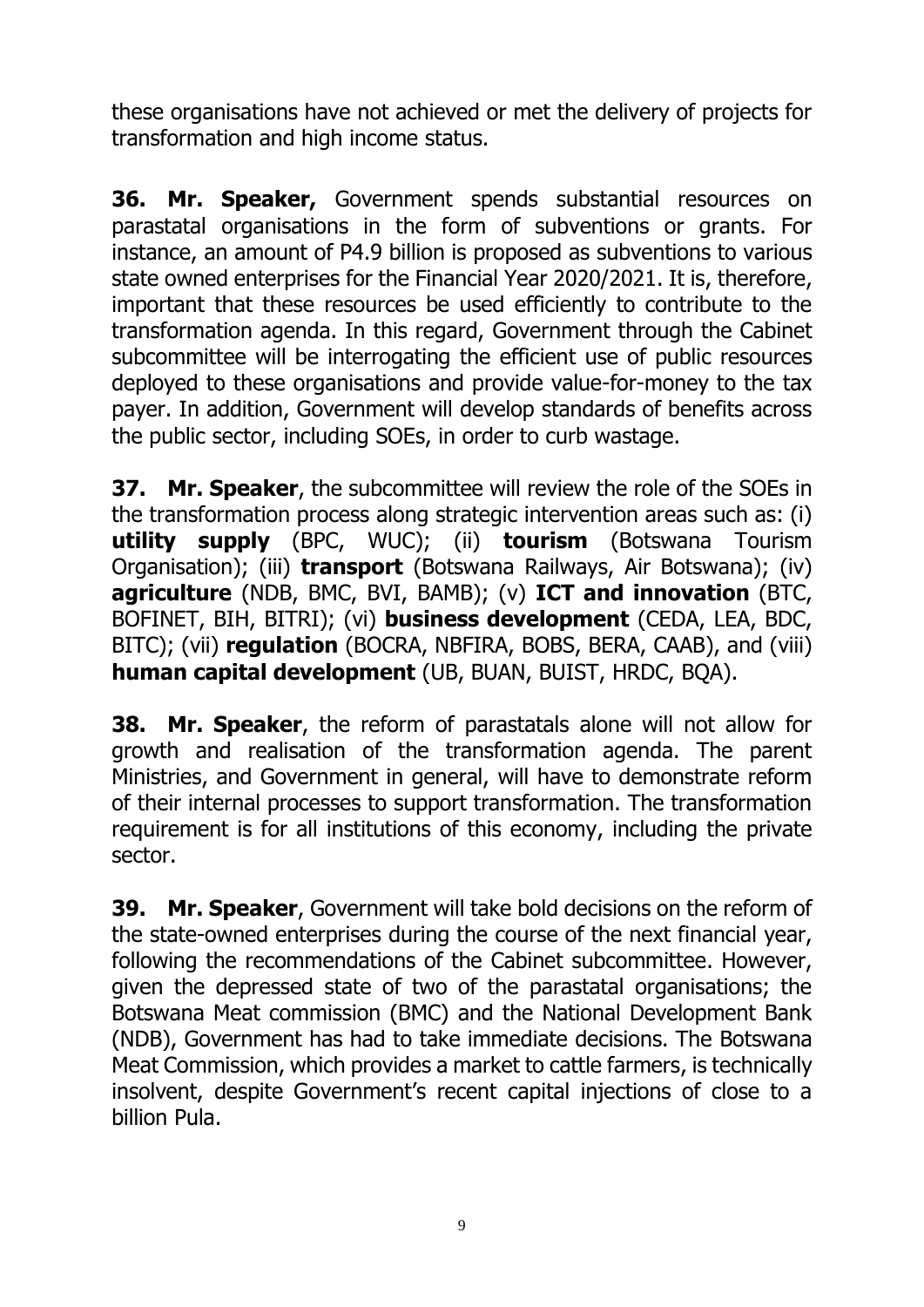**40. Mr. Speaker**, in order to address these challenges, Government has taken a decision to engage a management company to take over the running of the BMC with effect from April 2020. This measure is intended to protect the interest of all stakeholders, including farmers. More details on the matter will be provided by my colleague the Honourable Minister of Agriculture Development and Food Security in the presentation of his Committee of Supply Speech later to this House.

**41. Mr. Speaker**, Government is proceeding with the conversion of the Botswana Meat Commission (BMC) into a company under the Companies Act, with the approval of the BMC Transition Bill by Parliament in August 2019 and subsequent repeal of the BMC Act. The repeal of the BMC Act eliminates BMC's monopoly on the export of beef and cattle. It also entails the establishment of a meat regulator, which is at an advanced stage, to ensure transparent and fair trade in the industry and create an opportunity for more efficient and capable players contributing meaningfully to the sector. Another aspect of the transition is the ultimate privatization of BMC. The objective of the privatization of BMC is, among others, to engage the private sector in the ownership and management of the BMC to achieve operational efficiency and profitability, as well as reduce Government's future financial commitments in the entity. This would be an important process in the transformation of the beef and cattle sector.

**42. Mr. Speaker**, the other parastatal that requires immediate attention is the National Development Bank. In response to the persistent underperformance by the NDB, my Ministry engaged the African Development Bank in 2018 to undertake a diagnostic analysis of the challenges besetting the Bank. A report has since been submitted by the African Development Bank (AfDB), which contains specific recommendations on turning around the performance of NDB. Government has since tasked the NDB Board with the responsibility to implement the AfDB Report recommendations with immediate effect and with expected tangible results in the next two years.

#### <span id="page-11-0"></span>**III. STRATEGIC INTERVENTIONS FOR TRANSFORMATION IN 2020/21**

**43. Mr. Speaker**, our national Vision envisages a Botswana transformed from the current upper middle income to high income by 2036. This means that the country's per capita income should exceed USD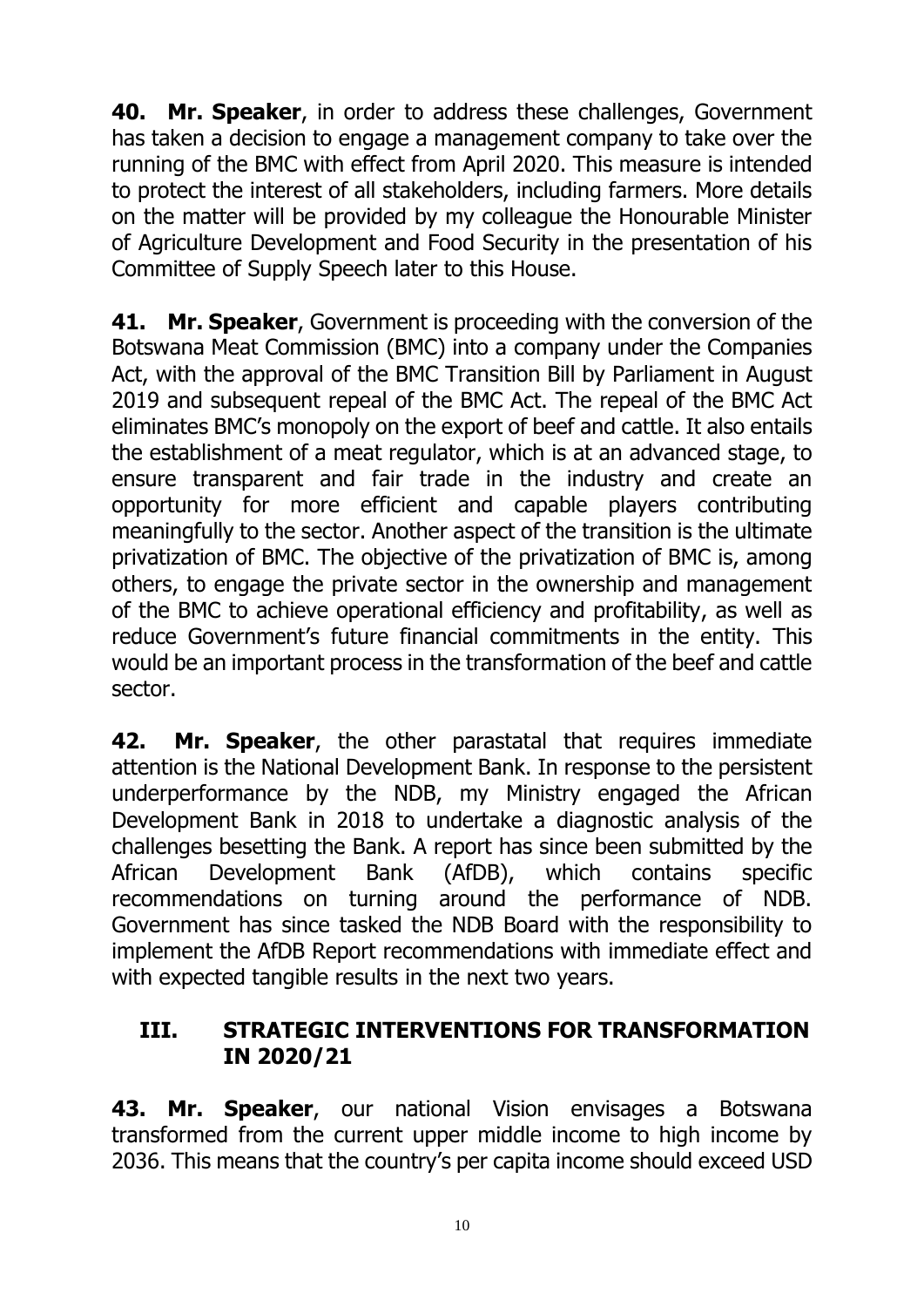12 000, in current prices, by the year 2036; up from the current level of around USD 8 000. With only sixteen (16) years left to reach the year 2036, to achieve this level of per capita income will require that the domestic economy grows by an average of, at least, 6 percent per annum, against the current projected average growth of 4 percent. Growing the economy by 6 percent per annum, over the next sixteen years, will require the implementation of robust policy measures. I repeat, **Mr. Speaker**, it cannot be business as usual.

**44. Mr. Speaker**, these transformation measures are grouped into two categories of: **Growing the Economy for Job Creation; and Social Programmes to Sustain Livelihoods**. Underlying the implementation of these policy measures are the following principles: *improving on* regulatory efficiency to support private sector growth; improving efficiency of government spending; reducing the size of government in the economy to create space for the private sector; and improving on human skills to support the transformation agenda.

## <span id="page-12-0"></span>**Growing the Economy for Job Creation**

**45. Mr. Speaker**, the **2020 Budget Proposals** are a first deliberate effort to align to the transformation agenda, with a focus on the promotion of private sector-led growth and job creation. Hence, the focus on the following areas: investing in economic infrastructure; developing human capital; developing a vibrant agricultural sector; promoting citizen economic empowerment; investing in the creative industry; and promoting an export-led economy.

#### <span id="page-12-1"></span>Investing in economic infrastructure to support transformation

**46. Mr. Speaker**, to achieve the level of growth needed to move this country from the current middle-income trap, there is need for continued investment in appropriate infrastructure, which is critical in enhancing productivity and economic growth. In this regard, Government expenditure on infrastructure will target economically viable projects to support private sector-led development. The key infrastructural needs for transformation include; electricity/energy, water, rail/roads and technology.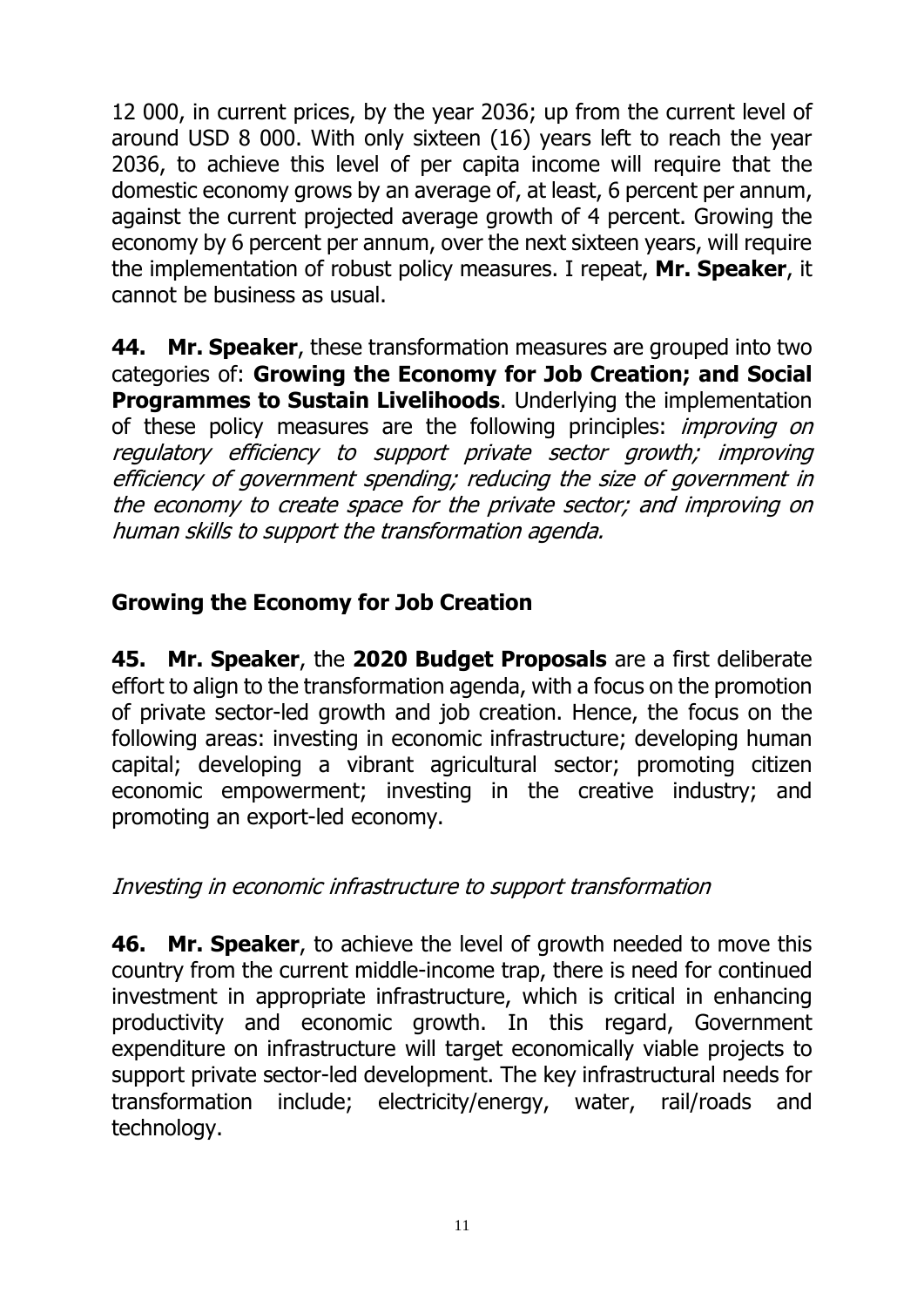**47. Mr. Speaker**, as a demonstration of Government's commitment to infrastructural development, and as promised in the ruling party's manifesto, over half of the Development Budget for 2020/2021 is proposed for the following economic sectors: Water allocated P1.372 billion; Transport allocated P1.3 billion; Agriculture allocated P862 million; ICT allocated P823 million; Land Servicing allocated P541.5 million; and Energy allocated P521 million.

**48. Mr. Speaker**, my Ministry will revisit the process of delivering public infrastructure through the Public Private Partnership (PPP) model. Two specific interventions in this regard during the Financial Year 2020/2021 will be; the promulgation of the PPP procurement law, which is at an advanced stage, and the development of a strategy for financing mega projects such as roads, rail and ICT, which will form the basis for mobilising resources from development partners, including the private sector, to accelerate the pace of infrastructure development.

**49. Mr. Speaker,** information communication and technology (ICT) is critical in driving economic transformation. But leveraging on ICT for the digitization of the economy requires its faster adoption. To this end, **Mr. Speaker**, and as part of the efforts to expand access to the broadband internet services, Government, through BOFINET, started rolling out Fibre-To-The-Business and Fibre-To-The-Home this financial year in Gaborone, and will be extended to other parts of Botswana. Government will also capitalise on the demand for digital skills by focusing on implementation of e-services across its delivery models, as part of the fourth industrial revolution.

**50. Mr. Speaker**, Government has engaged the United Nations Conference on Trade and Development (UNCTAD) to develop the National E-Commerce Strategy, which will be in place by June 2020. The overall objective of the Strategy is to promote the diffusion and use of ecommerce throughout Botswana's commercial and public spheres. The Strategy will enhance efficiency and further serve as a framework and guiding tool in facilitating e-commerce across all sectors of the economy.

**51. Mr. Speaker**, though a significant amount of the budget is proposed for infrastructure development in the next financial year, the major challenge is project implementation. There is an urgent need to put in place measures to address the problem of delayed project delivery/implementation, if the country is to transform to high-income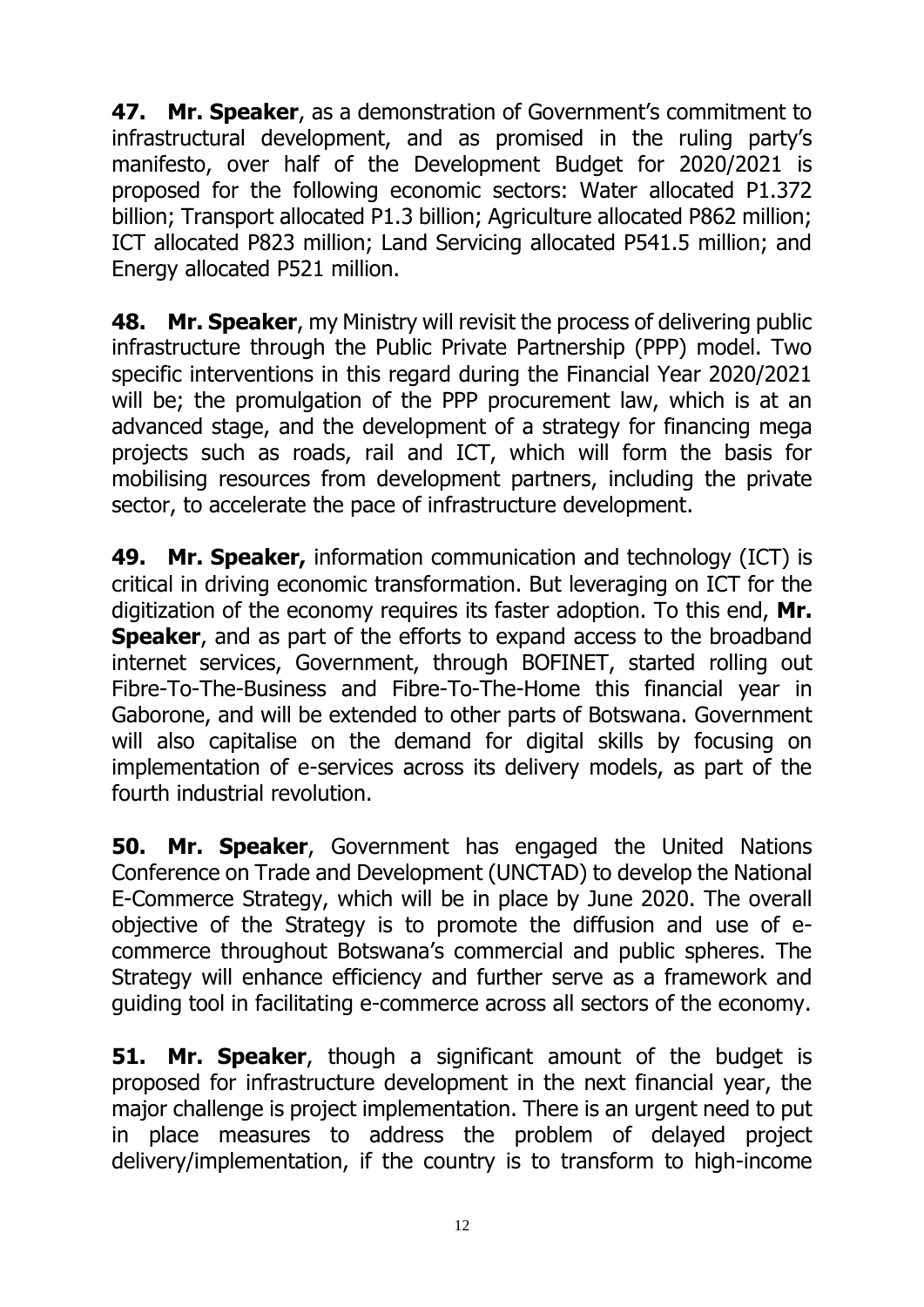status. A situation where the development budget is consistently underspent every year is not acceptable, as it creates a credibility gap for the country's budgeting system. This happens, despite efforts by my Ministry, through the Project Review and Estimates Committee exercises, to align the annual budget requests with the capacity of the implementing Ministries and Departments.

**52.** To address this challenge, **Mr. Speaker**, Government will be implementing a number of initiatives such as enhancing the three-phase project appraisal process, covering; pre-feasibility, feasibility, and independent review. In this regard, the recommended budget for new projects under the Financial Year 2020/2021 caters for pre-feasibility and feasibility studies to enhance project selection, scheduling, costing and monitoring. The ongoing capacity building programmes at Ministry, Department and Agency level are expected to improve project implementation.

**53.** In addition, **Mr. Speaker**, Government is reviewing the PPAD Act to, among others, streamline the overall procurement process, increase the thresholds for procurement devolved to implementing Ministries and independent Government Departments (Procuring Entities) in order to speed up project implementation. The review is expected to be completed in the 2020/2021 Financial Year.

**54. Mr. Speaker**, Government has initiated the review of the Environmental Impact Assessment (EIA) Act to enhance project implementation. The amendment, **Mr. Speaker,** will also promote the ease of doing business in Botswana. Among the proposed amendments are: reduction in the notice period for advertising; processing of application; review of scoping report and terms of reference; and the period for public review notification and canvassing for comments or objections. Furthermore, the revised act will exempt Environmental Impact Management Plans from public review requirements. This is expected to improve on one area that the business community has raised with Government over time. The EIA Amendment Bill is expected to be tabled in Parliament during 2020.

**55. Mr. Speaker,** Government is also developing a Decentralisation Policy, as promised during elections. It is expected that the policy will be finalised during 2020/2021 Financial Year. The Policy will allow for supervision and accountability to be closer to where projects and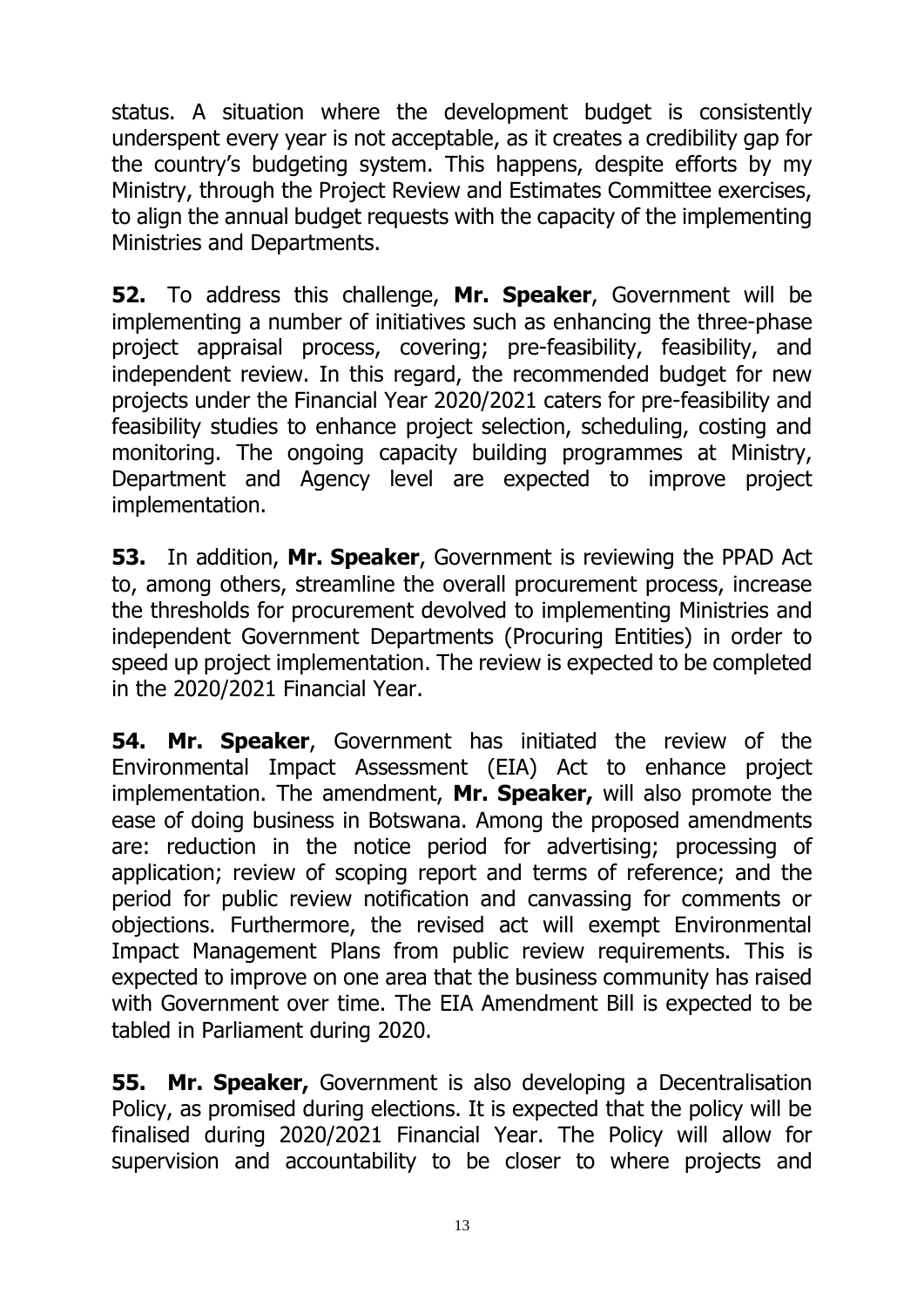programmes are implemented. While this will partially address implementation challenges, it will not completely resolve the issue. Addressing the problem of implementation of programmes and projects will require a rethinking of the public service delivery model, where the private sector, rather than Government, plays a central role. Government will be exploring, in the next financial year, how it can work with the private sector to meaningfully deliver Government programmes and projects at both central and local levels.

**56. Mr. Speaker,** a Public Asset Management Policy was approved by Cabinet in December 2019. The Policy provides guidance on the efficient management of public assets to ensure that assets remain appropriate and fit for effective service delivery. It further promotes effective use and efficient maintenance of existing assets and reduces unnecessary demand for the acquisition of new assets. The implementation of the Policy will commence in April 2020, and is expected to contribute to efficient public spending.

### <span id="page-15-0"></span>Developing human capital to support transformation

**57. Mr. Speaker**, availability of human capital skills, just like economic infrastructure, is a critical factor for economic transformation. Over the years, Botswana has invested significantly in the development of its human capital base. **Mr. Speaker**, this trend continues in the 2020/2021 Financial Year, where over P20 billion is proposed for allocation to the education and health sectors, which clearly demonstrates this Government's commitment to human capital development, as promised to the voters. However, the efficiency of the expenditure on human capital development remains a concern. To address this, Government plans to undertake a value-for-money audit of expenditure on the education and health sectors during the next financial year.

**58.** As part of economic transformation, **Mr. Speaker,** the development model of this country has to change from a resource-based to a knowledge-based approach. While the former model has hitherto served the country well, it is clear that it can no longer be relied upon to deliver this country to a high-income status. In this regard, Government will be rolling out the implementation of the National Human Resource Development Plan during the Financial Year 2020/2021. The implementation of the Plan is expected to ensure demand driven human resource development to enhance the employability of graduates of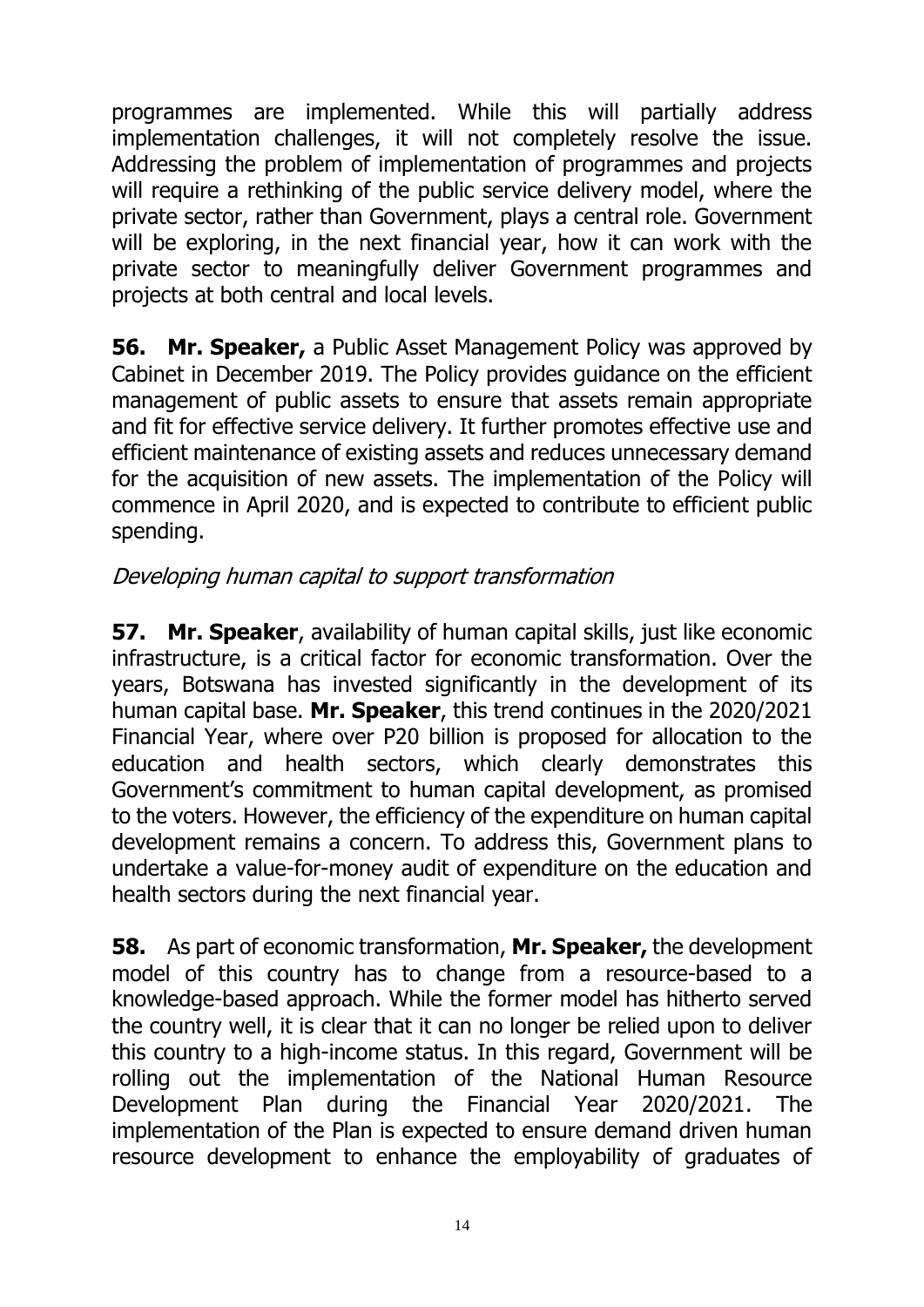tertiary education institutions through an emphasis on industry collaboration.

**59. Mr. Speaker**, Government is also developing an Internship and Apprenticeship Framework and Policy, as well as the Labour Market Information System (LMIS). The LMIS will address, amongst others, challenges occasioned by skills mismatch and unemployment through monitoring labour market patterns and trends, guiding skills development and providing policy advice on issues of employment. The development of the LMIS, which will be completed during the 2020/2021 Financial Year, will provide access to information on labour, education and training from the different sources locally and internationally.

**60. Mr. Speaker**, one of the development challenges facing this country is unemployment, especially among young people. In response to the continued high and persistent unemployment, Government, with the assistance of the World Bank, has developed a draft National Employment Policy (NEP). The draft Policy, which is still being processed within Government, proposes strategies to address the supply and demand for labour, specifically to address youth unemployment.

### <span id="page-16-0"></span>Developing a vibrant agricultural sector

**61. Mr. Speaker,** agriculture is one of the sectors identified for economic transformation due to its potential for growth, trade, and job creation. However, for the sector to play this role, there is need to seriously address the challenges besetting the sector, such as poor infrastructure, low productivity, low technology uptake, droughts, to mention but a few. Addressing these challenges and others will require a change of Government's approach to the development of the sector. For instance, there is need to make a distinction between subsistence and commercial agriculture and thus tailor-make policies, programmes, and strategies to meet the needs of the two categories. More importantly, the financial resources deployment to these distinct groups should clearly reflect Government's intention to exploit the potential agricultural value chain, trade promotion (export development and import substitution), and employment creation.

**62. Mr. Speaker**, a similar approach would be taken with respect to the reforms and support to the parastatal organisations under the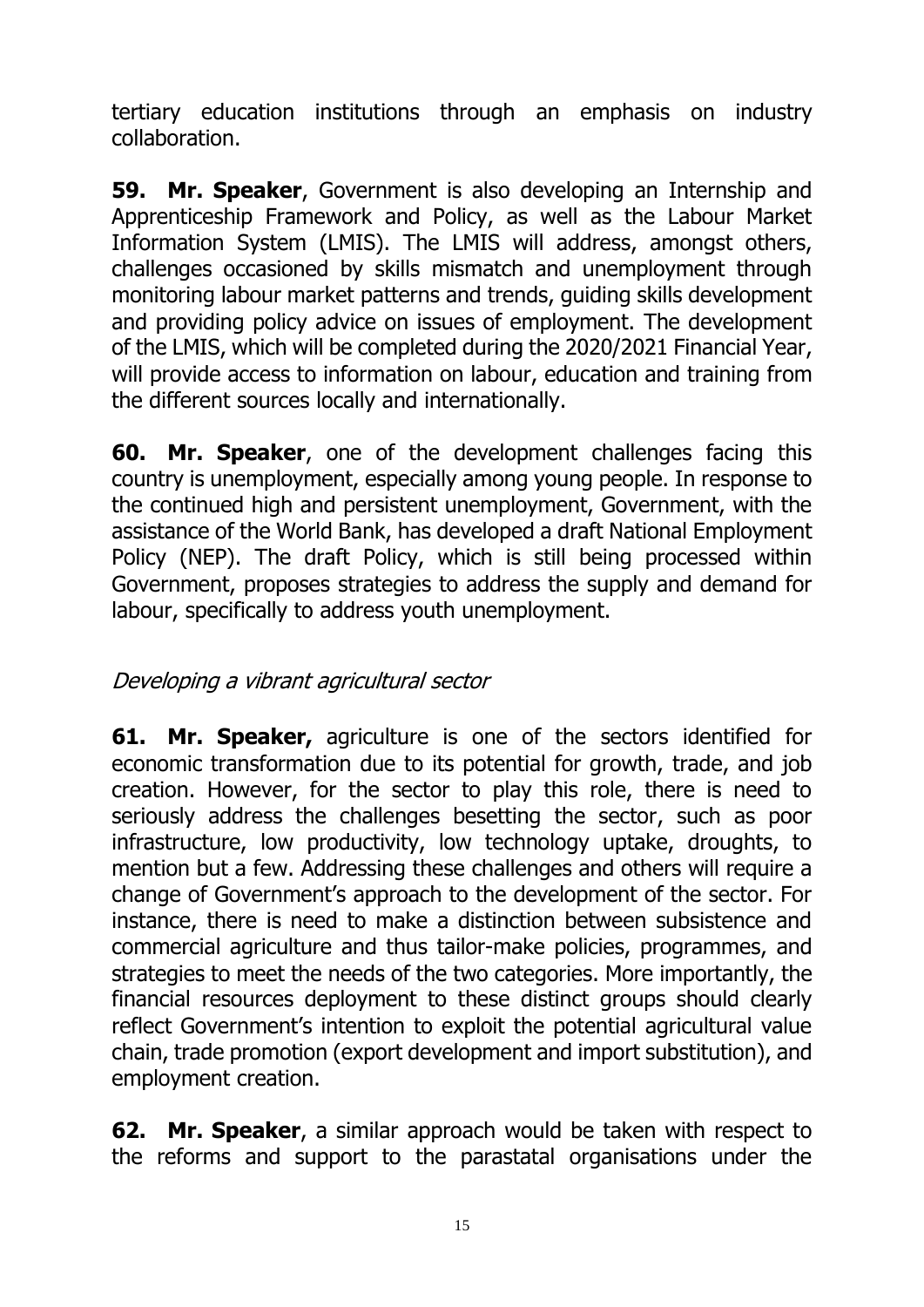agriculture sector. These parastatals should be supported not only to the extent that their operations are aligned to the revised approach to the development of agriculture, but also consistent with the agenda of economic transformation.

**63.** The basis of adopting the revised approach to agriculture development in the country is that existing agricultural programmes and schemes have to be revisited, with a view to aligning them to the refocused role of the agriculture sector under the transformation agenda. In this context, **Mr. Speaker,** Government is reviewing agricultural schemes such as ISPAAD, LIMID and other subsidy schemes, to enhance efficiency and effectiveness.

**64.** Meanwhile, Government is providing funding for constructing silos in Pandamatenga in the next financial year, as part of the common facilities to be utilized by commercial farmers operating within the agricultural Special Economic Zone. These modern facilities will enhance both the efficacy and efficiency of grain management. The provision of additional silos will also facilitate the separation for various crops being sorghum, maize, wheat and sunflower, while other produce, such as, millet, groundnuts and cowpeas will be catered for in a warehouse. The silos would be developed within an already serviced piece of land. The tendering process for the project is completed and the anticipated construction period of the project is 16 months.

#### <span id="page-17-0"></span>Promoting citizen economic empowerment

**65. Mr. Speaker**, one of the promises made by this Government to Batswana during the past elections is its unwavering commitment to citizen economic empowerment. I stand here today to declare that Government is formulating a law on citizen economic empowerment to support the existing Citizen Economic Empowerment (CEE) policy. Over the years, Government has embraced citizen empowerment in its development planning process because of the low citizen participation in economic development in the country. Among the existing initiatives, include citizen reservation, where only 100 percent citizen owned companies are eligible to participate; price preference where citizen owned companies, joint ventures/associations of citizens and non-citizens and local companies are eligible for preference; and mandatory subcontracting to citizen owned companies. Furthermore, CEE Policy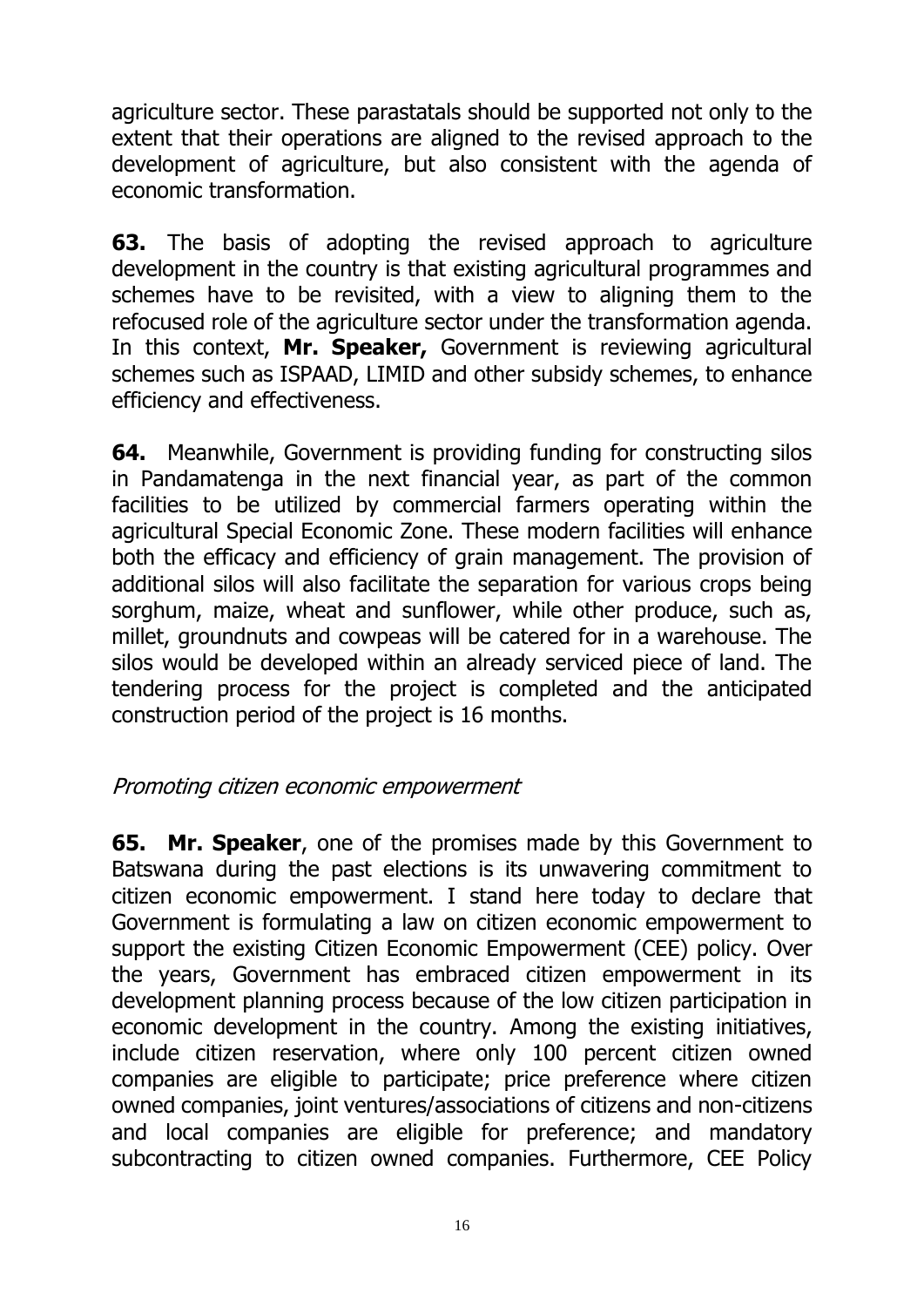makes it mandatory for non-citizen contractors awarded Government contracts to sub-contract a minimum of 40 percent of works to citizenowned companies, and transfer skills to sub-contracted citizen-owned companies.

**66.** The other existing citizen economic initiatives include: the Economic Diversification Drive (EDD), where procurement is reserved for local manufacturers and service providers regardless of citizenship; Local Procurement Scheme (LPS), which facilitates economic development in rural areas using public procurement in line with the CEE Policy. The objective is to empower women, youth and people living with disability in general, and specifically in the rural areas in line with Section 66(3) of the PPAD Act. The Scheme also introduces preference in tenders within the District Administration Tender Committees (DATC) threshold, whether administered by the DATC or Ministerial Tender Committees (MTC). The Scheme requires that a 20 percent target quota be reserved for the target groups in all tenders above the micro procurement financial threshold, but within the DATC financial threshold at all districts country wide.

**67. Mr. Speaker**, Government is concerned that, despite the efforts to empower Batswana through procurement, the price charged by the private sector for purchase of goods and services by Government is substantially higher than the market price. This means that Government does not get value for money. Therefore, the private sector needs to appreciate that by so doing, they are depriving the public of essential services that are expected to be provided by Government.

**68.** With regards to participation of citizens in the tourism sector, **Mr. Speaker,** Government reserves some licenses for citizen operators only. To further enhance meaningful participation of citizens in the tourism sector, Government has reserved certain concessions for allocation to citizens only. Furthermore, a number of marketing initiatives have been undertaken to facilitate the private sector to sell tourism packages to the world and to create awareness of Botswana as a tourist destination. Meanwhile, **Mr. Speaker**, Government will prioritise upgrading of infrastructure, both physical and ICT, to tourism areas, and the private sector will be expected to also contribute resources in this regard.

**69. Mr. Speaker**, despite the existence of these schemes, effective citizen participation in some sectors of our economy has not been satisfactory, hence the decision to move from policy to a law to ensure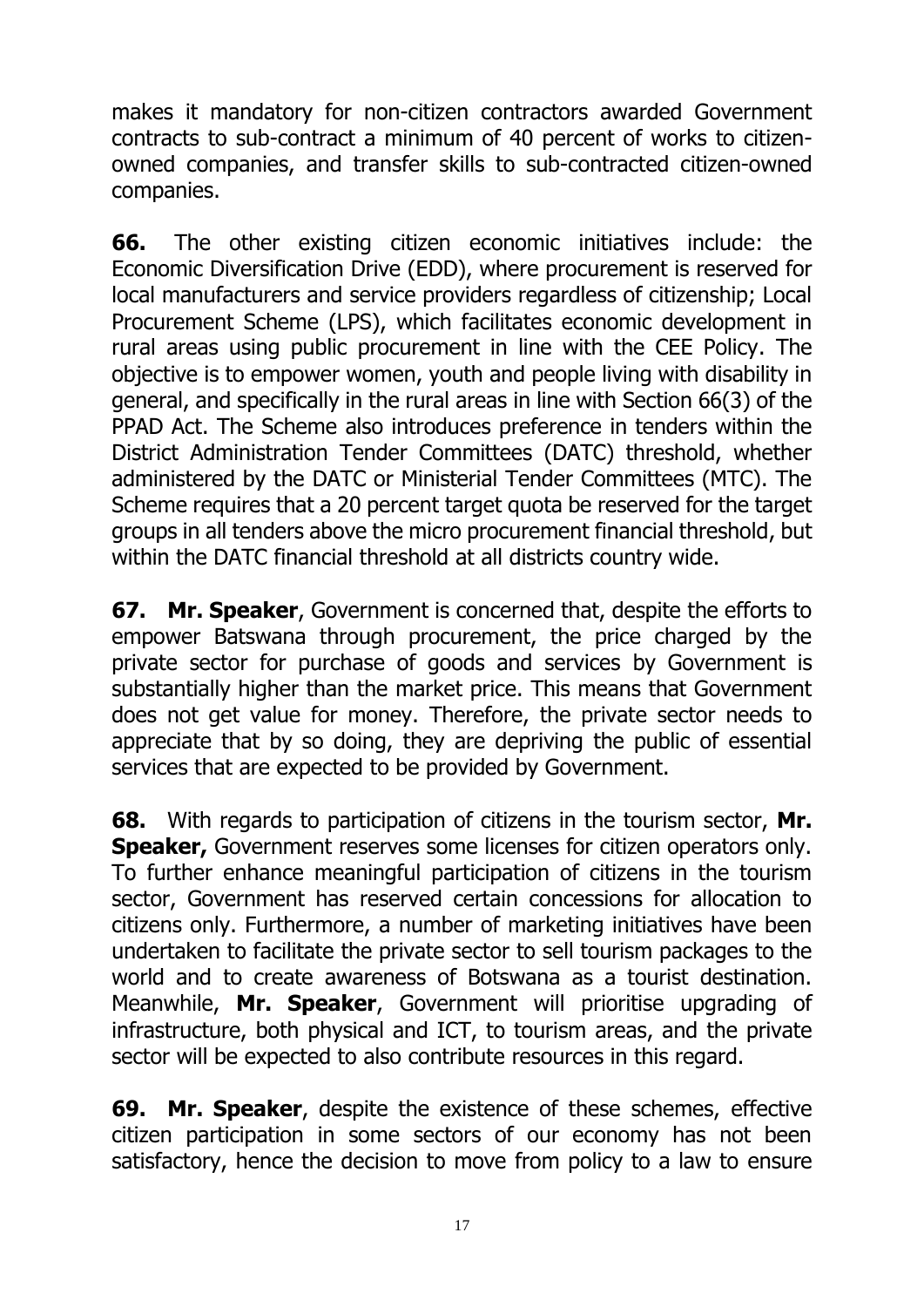effectiveness in application and implementation of the citizen economic empowerment agenda. The law will address the inequalities of the past by transferring the country's wealth to disadvantaged Batswana, thereby allowing for more participation of citizens in the economy.

**70.** In addition, **Mr. Speaker**, Government has developed a Consolidated Framework for Empowerment Programmes. A key feature of this Framework is the proposal to separate economic empowerment programmes and social upliftment schemes, which will be critical in promoting entrepreneurship development and enterprise development. The Framework acknowledges the relevance and importance of social upliftment towards developing sustainable livelihood. However, this model puts more emphasis on entrepreneurship to address unemployment, economic growth, poverty eradication and economic diversification.

### <span id="page-19-0"></span>Investing in the creative industry

**71. Mr. Speaker,** the creative industry sector can and has the potential to brand and market Botswana, as well as contribute towards job creation and economic diversification. Furthermore, the creative industry can harness the demographic dividend by opening opportunities for exploring talents.

**72. Mr. Speaker**, Forbes under 30 is coming to Botswana and I must add that for the first time, an African country and in Sub-Sahara is hosting it. **Mr. Speaker**, this President's Initiative is a Public-Private Partnership, which has previously been hosted in the USA, Hong Kong, Netherlands and Israel. It is an event for the best 600 under 30 years entrepreneurs; 200 world's best; 200 Africa's best; and 200 of Botswana's best, brightest, innovative entrepreneurs will be here **Mr. Speaker**.

**73. Mr. Speaker**, Government is promoting the growth and preservation of the arts and culture. To this end, Government has signed a number of Cultural Agreements with other countries as a way of availing opportunities at regional, continental and international levels for our arts and culture practitioners. A number of policies and legislation such as the Cinematography Act and Entertainment Legislation are also being reviewed in order to create comparative advantage within the arts and cultural sector. These policy initiatives will be implemented with expediency to allow the sector to grow and lure partners for its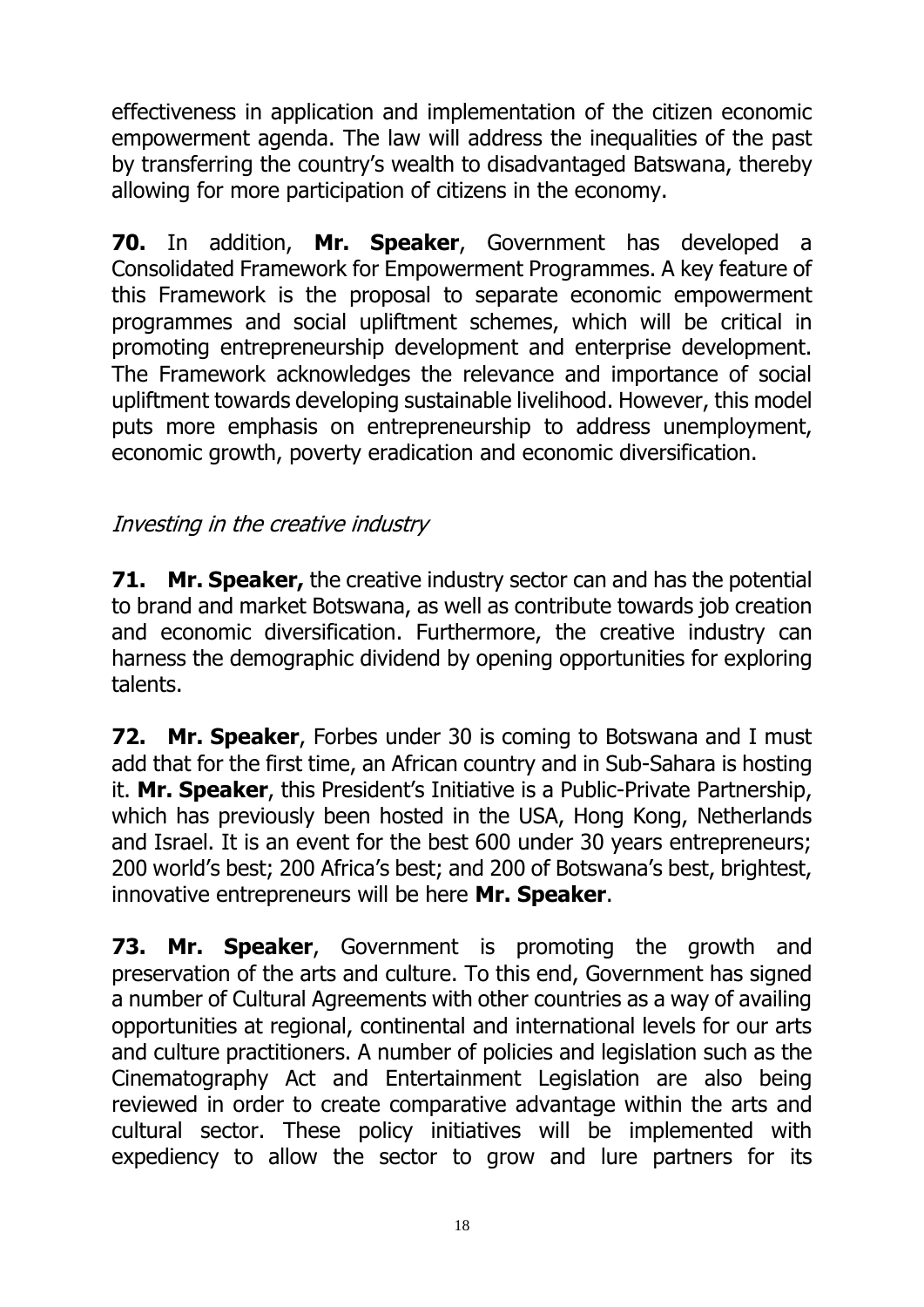development. I must add, **Mr. Speaker** that, these policies will come to nothing if not implemented in partnership with the private sector.

#### <span id="page-20-0"></span>Reforming the Regulatory Business Environment for Investment

**74. Mr. Speaker,** Botswana has not been doing well in the area of business regulation, as measured by the World Bank's Doing Business index. In the 2020 Doing Business Report, the country ranked 87 out of 190 economies around the world, compared to 86 in the 2019 Report. In this regard, Government has, since 2014, been implementing a set of doing business reforms. The objective is to ensure a focused agenda on reforming and improving the doing business and investment climate through enhancement of both the administrative and regulatory framework.

**75. Mr. Speaker**, a number of reforms were completed during the 2019/20 Financial Year. This include the Online Business Registration System (OBRS), which was launched in June 2019, with the key objective being to achieve faster, cheaper and more accurate business registration. As part of this reform, the Companies and Intellectual Property Authority (CIPA) has integrated with the Department of National and Civil Registration and efforts are ongoing to finalise the integration with the Botswana Unified Revenue Service (BURS), as well as the PPADB systems. The integration process is expected to be completed by the end of March 2020. Furthermore, the e-VISA portal will be developed during the 2020/2021 Financial Year to enable online application and issuance of VISA. All these measures, **Mr. Speaker**, are to facilitate movement of persons and aide investment into this country, thereby promoting the creation of jobs for Batswana.

**76.** The 11<sup>th</sup> Session of Parliament also passed pieces of legislation aimed at improving the business environment and these include: the Trade Act and the Industrial Development Act. The two (2) Acts will allow the issuance of licenses and registration certificates over the counter. The Export Credit Reinsurance Act of 1997, is being reviewed, to, among others, expand the Botswana Export Credit Insurance (BECI) products to include the Outward Investment Insurance and the Medium and Long Term Export Credit Insurance. These products will enable companies that are registered in Botswana to invest in projects outside Botswana and facilitate export of capital goods.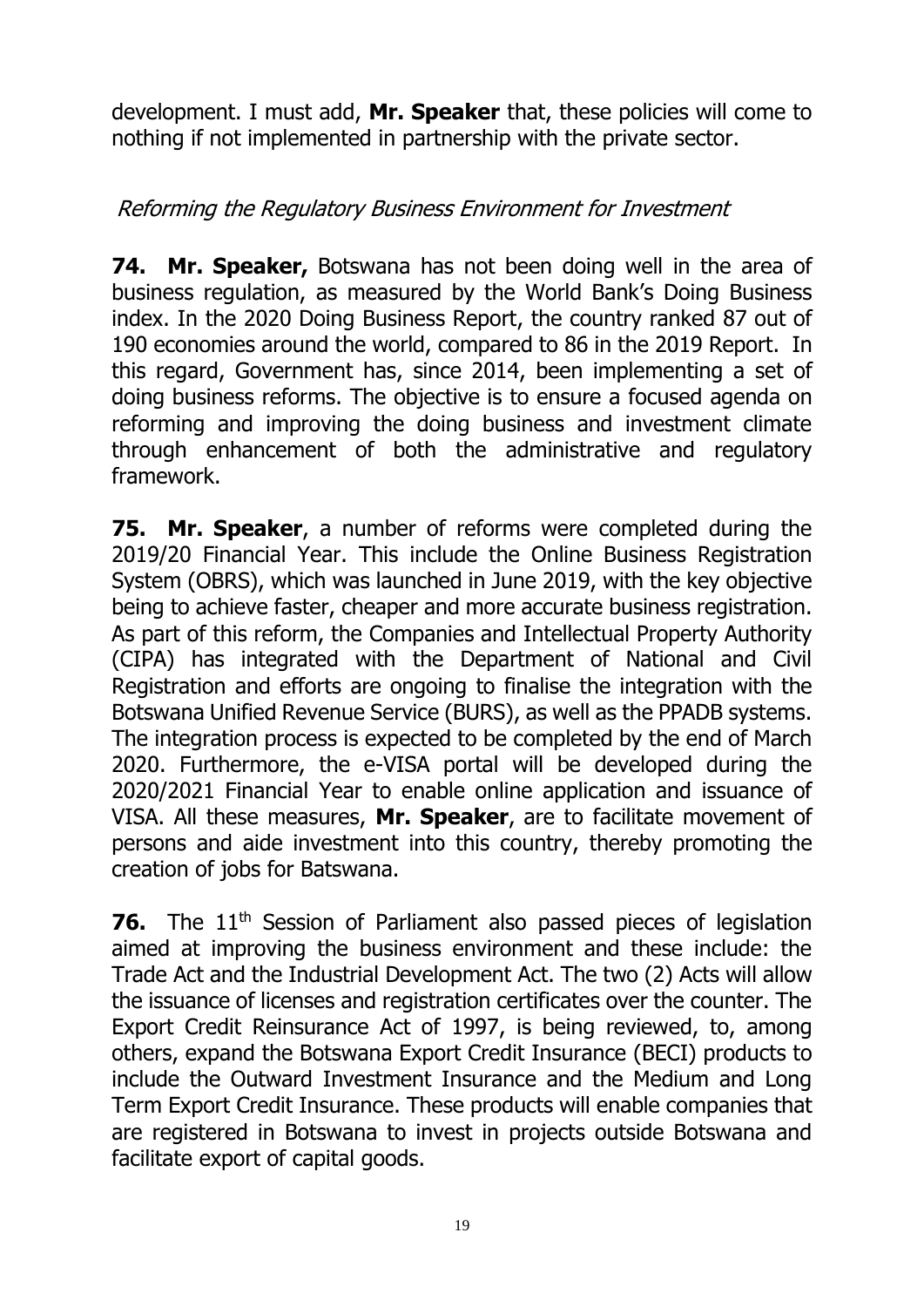**77. Mr. Speaker**, in July 2019, Cabinet approved a comprehensive and internationally competitive incentive package, which the Special Economic Zone Authority (SEZA) will use to attract Foreign Direct Investment. These incentives include, among others, 5 percent corporate tax for the first ten (10) years and 10 percent thereafter; provision of fully serviced land; fast tracking of land allocation; providing single window and streamlined investor facilitation processes; waiver on transfer duty on land and property; and property tax exemption for the first five (5) years of operation. The SEZs model is, therefore, export-oriented, thus aligned to the national priority of promotion of export-led growth. **Mr. Speaker**, the benefits of SEZs can only be realised through implementation.

**78.** Before I leave the topic on reforming of the country's business regulatory environment, I wish to mention, **Mr. Speaker**, that our continued efforts in this regards have recently been acknowledged by the French Republic as it decided to remove Botswana from the list of noncooperative states and territories in tax matters. This follows Botswana's signing of the amendment of the bilateral tax treaty in July 2017, allowing the exchange of tax information as per the latest standards of the Organisation for Economic Cooperation and development (OECD).

### <span id="page-21-0"></span>**Social Programmes to Sustain Livelihoods**

**79. Mr. Speaker**, the quest to move this country to a high income status will ensure that those within our society, who, for various reasons, cannot meaningfully participate in mainstream economic activities, are not left behind. In this regard, Government will continue to implement social welfare programmes, as promised in its election manifesto to ensure that we achieve inclusive growth.

**80. Mr. Speaker**, as part of the transformation and efficient use of public funds, great focus will be put on the efficiency and effectiveness of these programmes. A situation where the cost of delivering some of these programmes far exceed the value of the programmes cannot be allowed to continue in this era of budgetary constraints. Furthermore, the design and implementation of social welfare programmes will be revisited to ensure maximum benefit to the targeted beneficiaries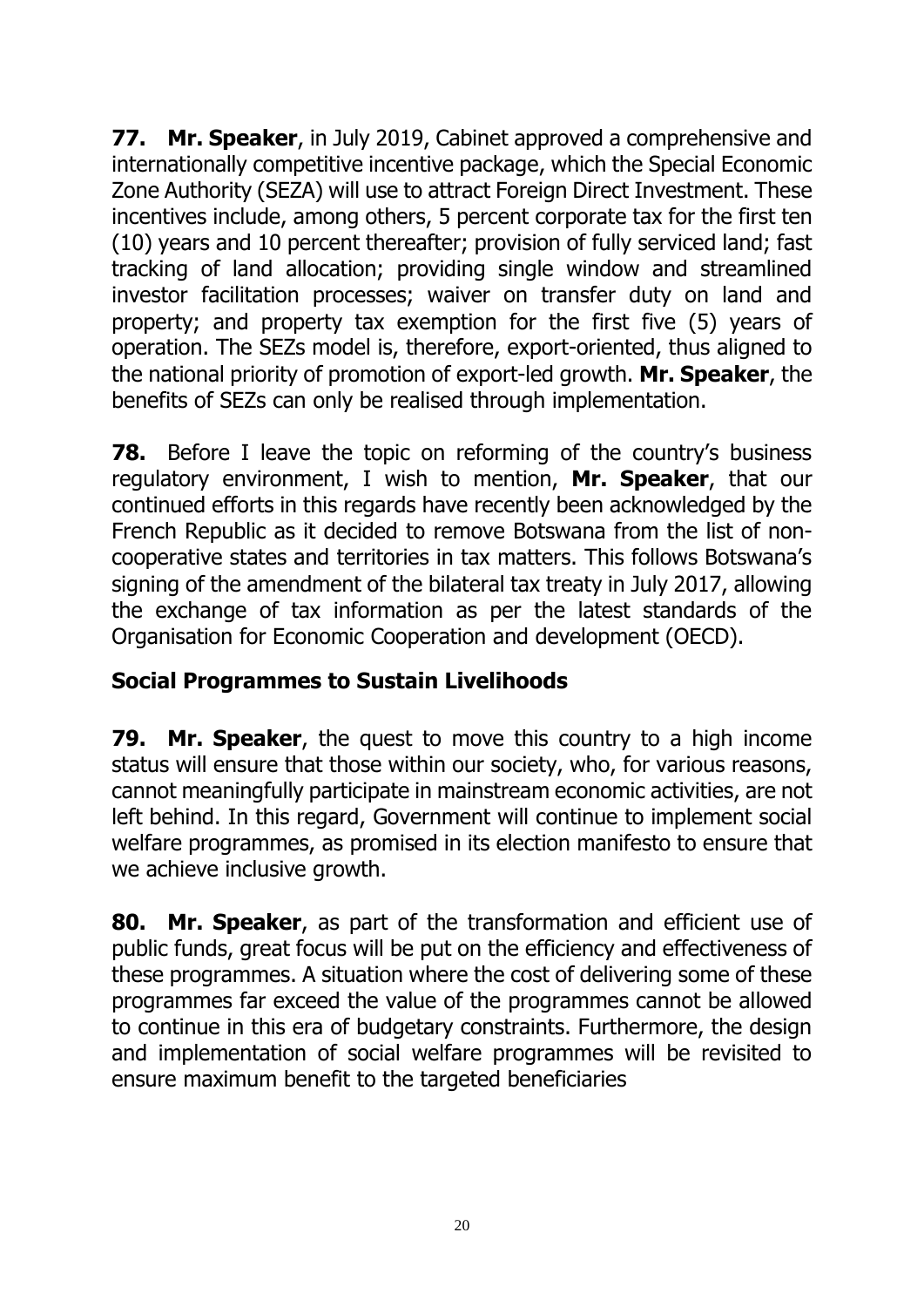### <span id="page-22-0"></span>Inclusive Social Protection

**81. Mr. Speaker,** the main goal of social protection programmes is to provide support to the vulnerable groups in our society. Hence, Government continues to implement various social protection programmes to provide services to destitute persons, people living with disabilities, Community Home Based Care patients, Old Age Pensioners, World War II Veterans, populations severely affected by drought, as well as Orphans and Vulnerable Children. The amount of resources proposed for these programmes in the 2020/2021 budget bears testimony to Government's commitment to ensure that these vulnerable groups are catered for.

**82. Mr. Speaker**, in order to harmonise social protection programmes as a means of boosting efficiencies, a National Social Protection Framework (NSPF) will be developed in 2020/2021 Financial Year. As part of the development of NSPF, the Proxy Means Testing (PMT) and Single Social Registry (SSR) are being piloted and will be rolled out to other Districts. PMT is expected to improve efficiencies by reducing errors (including subjectivity) and turnaround time on assessments while the SSR, a central registry of all beneficiaries, will be instrumental in streamlining the eligibility criteria to minimise multiple dipping.

**83. Mr. Speaker,** the Consolidated Framework for Empowerment Programmes that I alluded to earlier on in this Speech, will also provide a sharp focus on the social upliftment component aimed at developing sustainable livelihood. This approach promotes the graduation of beneficiaries and reduce dependency on government assistance over time.

### <span id="page-22-1"></span>Poverty Eradication

**84. Mr. Speaker,** Government remains committed to addressing all forms of poverty. In this regard, a Draft National Poverty Eradication Policy has been developed. The Policy is aimed at providing a coordinated and multidimensional approach towards poverty reduction in the country. **Mr. Speaker**, one programme that is an integral part of poverty reduction is Ipelegeng. This is a temporary relief initiative used by Government to reach all segments of communities in Botswana. This programme, **Mr. Speaker**, will be re-oriented to perform productive activities and mobilise communities to enhance their participation in local development.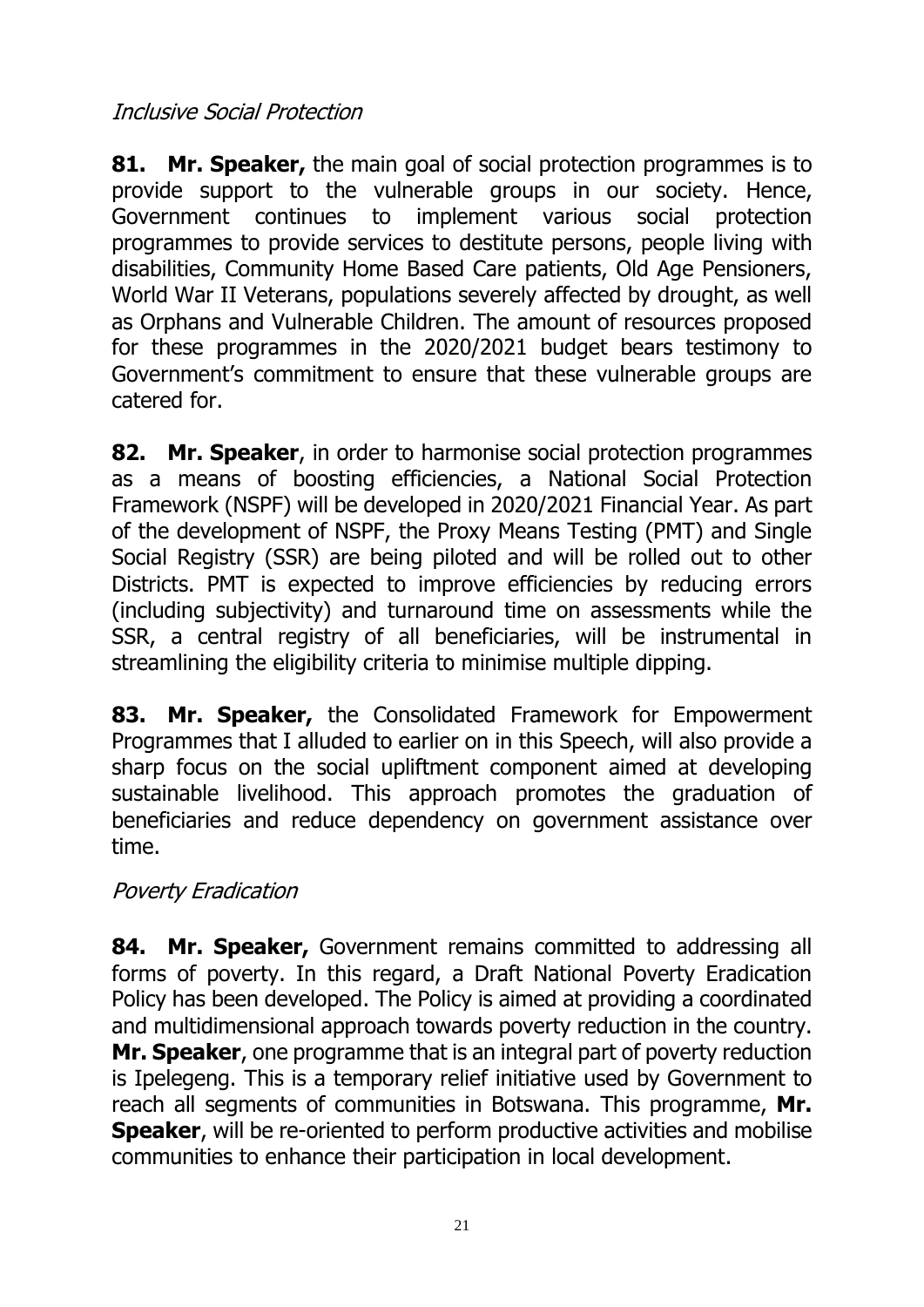### <span id="page-23-0"></span>Health Care Reforms

**85. Mr. Speaker,** as part of the effort to improve access to health care services, guidelines for the standardisation and strengthening of the delivery of a minimum health care package are being developed. These guidelines will be delivered through Regional Health Management Teams, which were established during the 2019/2020 Financial Year. When fully operational, the Regional Health Management Teams are expected to strengthen service delivery to the respective communities.

**86. Mr. Speaker**, as part of the reforms, the Health Financing Strategy developed during the second quarter of 2019, will, amongst others, enhance efficiency by involving the private sector in the delivery of health services at full cost recovery rates to ensure financial sustainability. The Strategy, **Mr. Speaker**, will increase revenue streams and sustain longterm expenditures within the health sector. It is worth noting that the Strategy is undergoing the process of approval, which is expected to be completed during the first half of 2020.

**87. Mr. Speaker**, an e-Health Strategy was developed that guides the provision of better healthcare by transforming health systems and business practices through the effective use of ICT in order to increase quality, safety, timeliness and efficiency of health services. All public referral, district and primary hospitals have been connected to the network.

#### <span id="page-23-1"></span>Local Economic Development Framework and Implementation Plan for Botswana

**88. Mr. Speaker,** Government continues to build capacity of the districts to effectively implement the Local Economic Development (LED) Framework and Implementation Plan for Botswana. The LED process was piloted in four administrative districts of Chobe, Francistown, Kgalagadi and Sowa Town since 2014. These pilot districts embarked on the identification of upstream and downstream businesses and bankable business plans, including fish farming in Chobe, small stock in Kgalagadi, waste management project in Francistown, and eco-tourism project in Sowa Town. During the coming Financial Year, the focus will be on upscaling, deepening and rolling out the LED process to other districts to empower local governments to engage the business sector to avoid expenditure leaks and retain cash in their localities, thereby creating more job opportunities.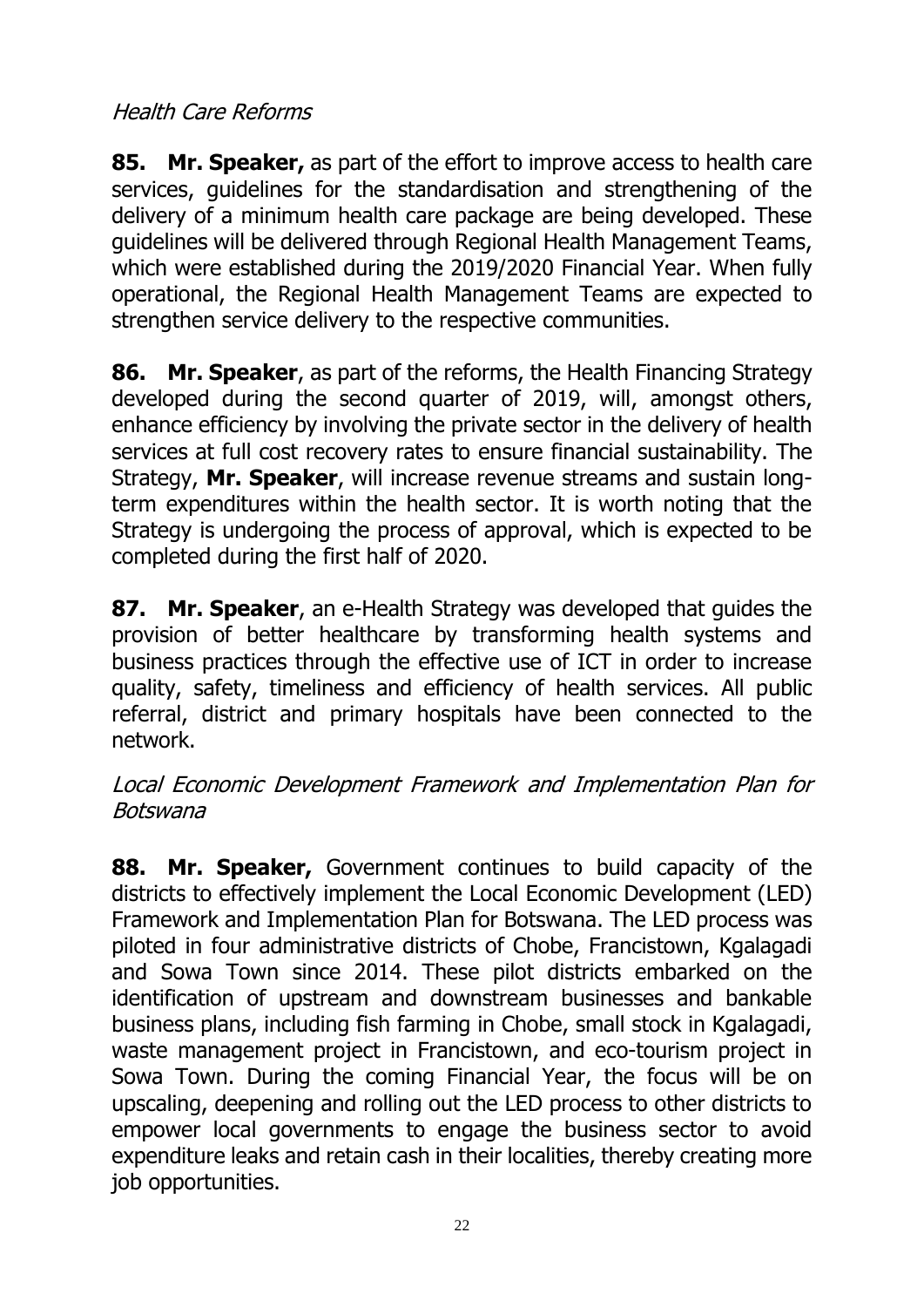**89.** Consequently, **Mr. Speaker**, Government will review the National Policy for Rural Development of 2002. The revised policy will seek to identify rural development challenges and articulate how Botswana's rural areas can be equipped to mitigate development challenges and harness emerging economic opportunities. This is critical in guiding the prioritisation of projects/programmes to the rural areas in order to ensure that only those that yield the highest outcome/impact are selected and funded.

## <span id="page-24-0"></span>**IV. BUDGET REVIEWS AND PROPOSALS**

**90. Mr. Speaker,** the actual budget outturn for the first three (3) years of NDP 11 recorded budget deficits. Therefore, it is imperative that, while the 2020/2021 Budget Proposals were prepared in line with the economic transformation agenda, Government is conscious of its commitment to fiscal discipline and maintenance of long-term fiscal sustainability.

**91.** In putting together the 2020/2021 Budget Proposals, we have therefore, been guided by the philosophy that the Government budget should support the country's economic transformation agenda, while preserving fiscal sustainability. The underlying strategic intent is to see all Batswana benefiting from the economic prosperity of this country.

## <span id="page-24-1"></span>**2018/2019 Budget Outturn**

**92. Mr. Speaker**, the overall fiscal balance for the 2018/2019 Financial Year is a deficit of 4.6 percent of GDP. Total revenues and grants amount to P53.47 billion, while total expenditure and net lending, on the other hand, is P62.35 billion.

### <span id="page-24-2"></span>**2019/2020 Revised Budget Estimates**

**93. Mr. Speaker**, the revised fiscal balance for the 2019/2020 Financial Year is a deficit of 3.9 percent of GDP. Total revenues and grants for the 2019/2020 Financial Year are revised to P60.71 billion. The main revenue items revised are as follows: Mineral revenue at P18.43 billion; Customs and Excise at P13.79 billion; and VAT at P7.92 billion. The revised total expenditure and net lending for 2019/2020 amount to P68.64 billion. The revision is mainly because of the supplementary budget under the recurrent budget amounting to P1.1 billion, approved by Parliament in December, 2019.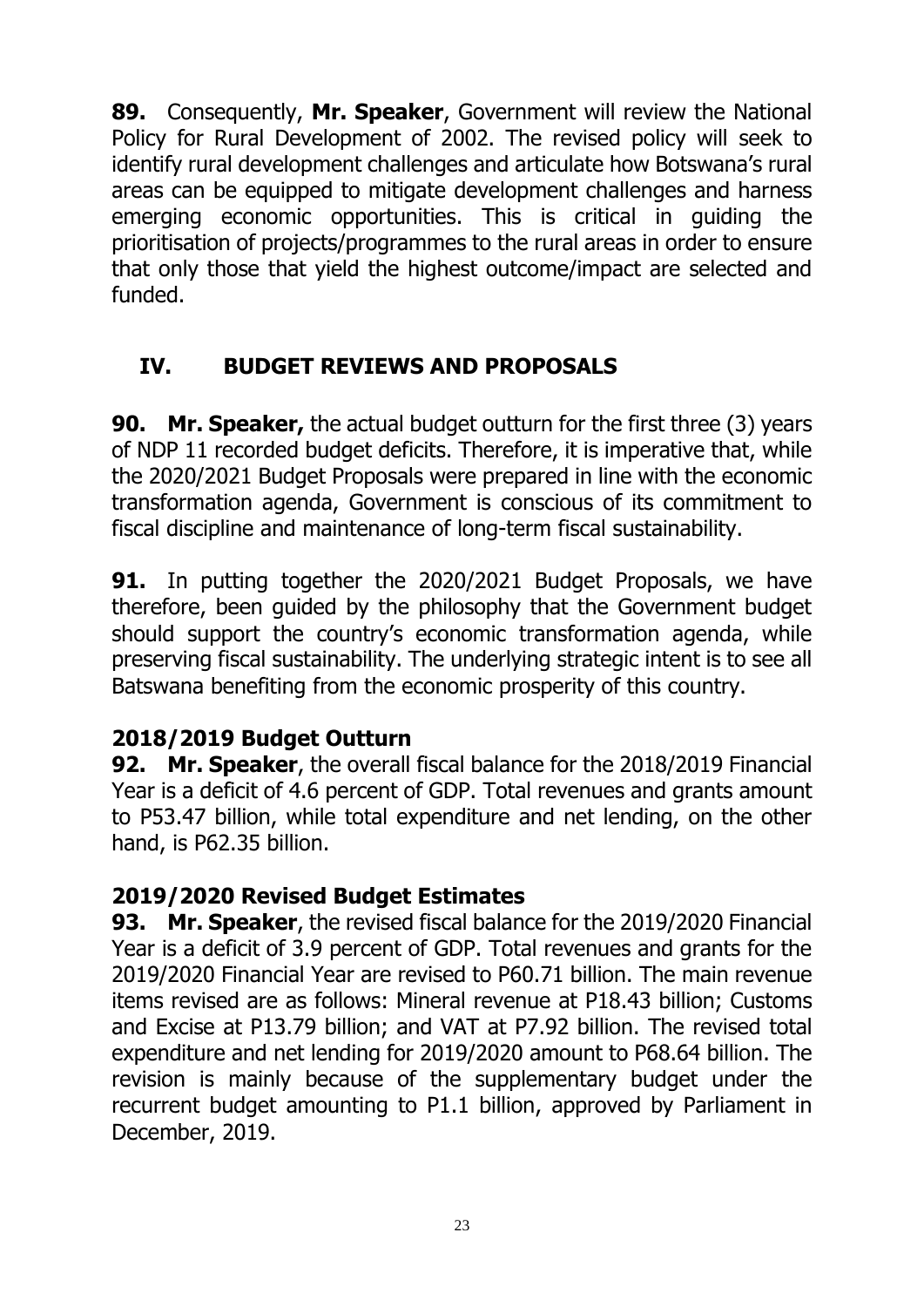#### <span id="page-25-0"></span>**2020/2021 Budget Proposals**

**94. Mr. Speaker**, the 2020/2021 Proposed Budget responds to the need to transform the economy to a high-income status in line with the Transformation Agenda of the new Government. This is supported by significant proposed budget allocations to programmes and initiatives that are aimed at; growing the economy in terms of infrastructure development, human capital skills development, social inclusion and provision of the required national peace and security. The proposed allocations, **Mr. Speaker**, take into account the constrained fiscal space and Government's commitment to restoring budget balance. This calls for rigorous fiscal consolidation measures, which Government will institute in 2020/2021 Financial Year. These measures include sustained efforts to intensify revenue optimization, enhancing collection efficiencies, cost containment, developing effective strategies to minimize and ultimately eliminate waste, as well as concerted efforts to re-build a culture of high performance in the economy. I will elaborate later in the Speech on the specific measures to be instituted.

#### <span id="page-25-1"></span>**Total Revenues and Grants**

**95. Mr. Speaker**, total revenues and grants for the 2020/2021 Financial Year amount to P62.39 billion, of which, Mineral revenue is estimated at P20.02 billion. Customs and Excise revenue is expected to be P15.38 billion, with Non-Mineral Income Tax estimated at P14.22 billion, while VAT is expected to amount to P8.55 billion.

**96.** My Ministry is working with Ministries on the review of user fees and service charges across Government. So far, the Ministries of Agricultural Development and Food Security; Environment, Natural Resources Conservation and Tourism; Land Management, Water and Sanitation Services; Transport and Communications; as well as Defence, Justice and Security; are undertaking fee charges review. It is expected that additional annual revenue in excess of P500 million will be collected upon implementation of the revised fees and charges.

### <span id="page-25-2"></span>**Total Expenditure and Net Lending**

**97. Mr. Speaker,** the budget process and preparations for the 2020/2021 Financial Year involved budgeting through Thematic Working Groups, and thus, providing a more explicit linkage between National Development Plan (NDP) priorities and allowing allocation of spending to high priority areas to meet Government's national development goals.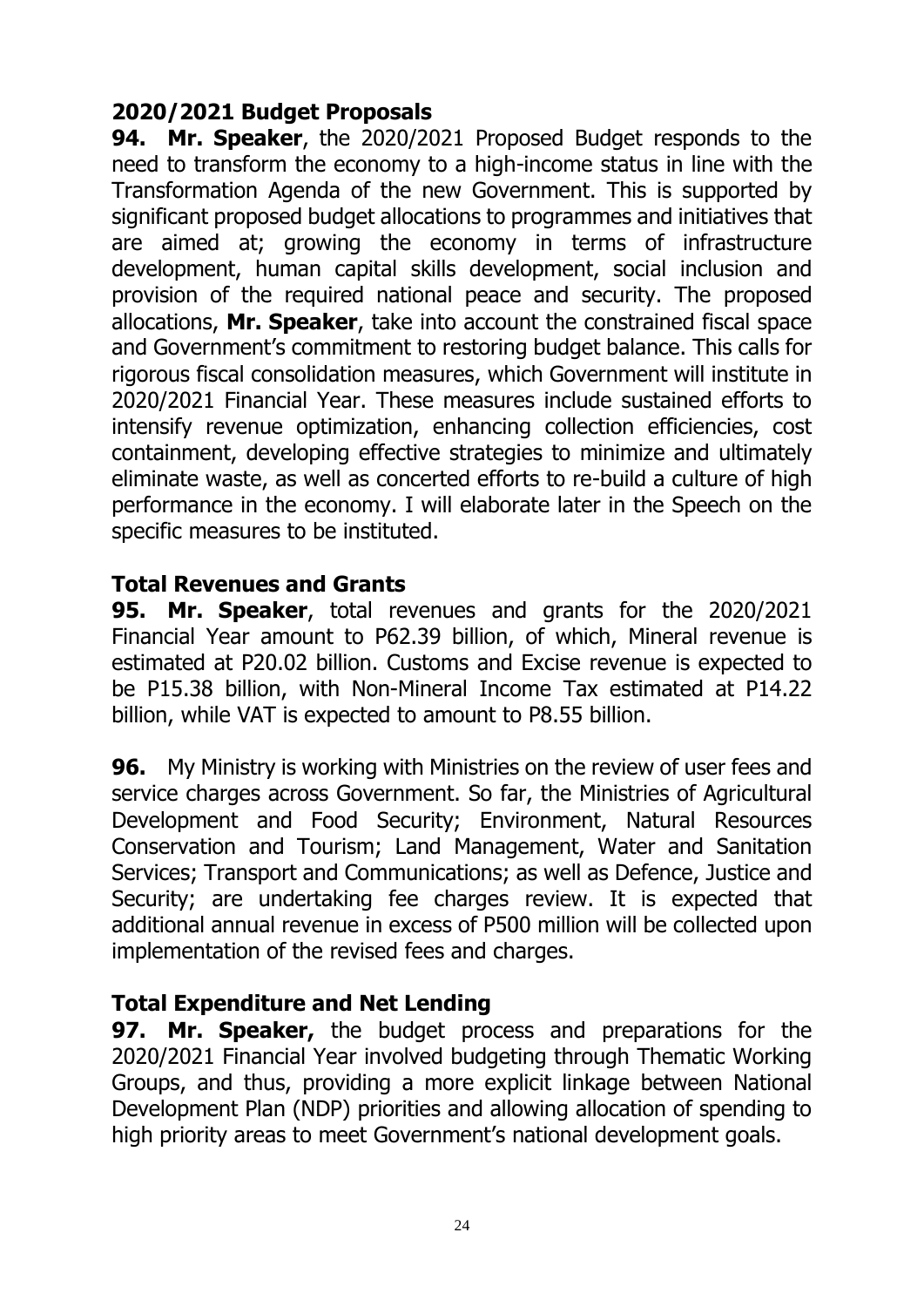**98. Mr. Speaker**, the total expenditure and net lending for the financial year 2020/2021 is estimated at P67.62 billion. This results in a deficit of P5.22 billion, or 2.4 percent of GDP, which is less than the projected deficit of 3.9 percent in the 2019/2020 Financial Year. This represents the first step towards a healthier fiscal position.

#### <span id="page-26-0"></span>**Ministerial Recurrent Budget**

**99. Mr. Speaker,** the recommended Ministerial recurrent expenditure for the 2020/2021 Financial Year amounts to P51.37 billion, representing an increase of 9.3 percent over the current year's approved budget.

**100.** The bulk of this increase is mainly attributed to the budgetary provisions for the previously negotiated and agreed public service salary and associated allowances by 10 percent and 6 percent, including increases for the Executive, Members of Parliament, Judges, Dikgosi, Councillors and social security allowances.

**101. Mr. Speaker**, five Ministries, viz: Basic Education, Defence Justice and Security, Health and Wellness, Local Government and Rural Development and Tertiary Education Research Science and Technology, account for 60.2 percent of the total Ministerial recurrent budget.

**102.** The Ministry of Basic Education is allocated the largest share of the proposed Ministerial recurrent budget amounting to P9.01 billion. The significant budget allocation demonstrates Government's commitment to deliver on the human capital development priority, which is a prerequisite for the transition to a knowledge-based economy.

**103.** The second largest share of P8.56 billion is allocated to the Ministry of Defence, Justice and Security. Expenditure on security should be viewed as a national insurance. Provision of adequate national security and maintaining the rule of law are critical for national development and doing business, hence the sizeable allocation.

**104.** The proposed Ministerial recurrent budget for the Ministry of Health and Wellness is P7.73 billion, making it the third largest recommended Ministerial Recurrent Budget allocation. This allocation is consistent with Government's commitment to invest adequately in health care as an integral part of human capital development, which is necessary for economic growth. The budget mainly covers the cost for the provision of drugs, dressings and vaccines and anti-retroviral therapy.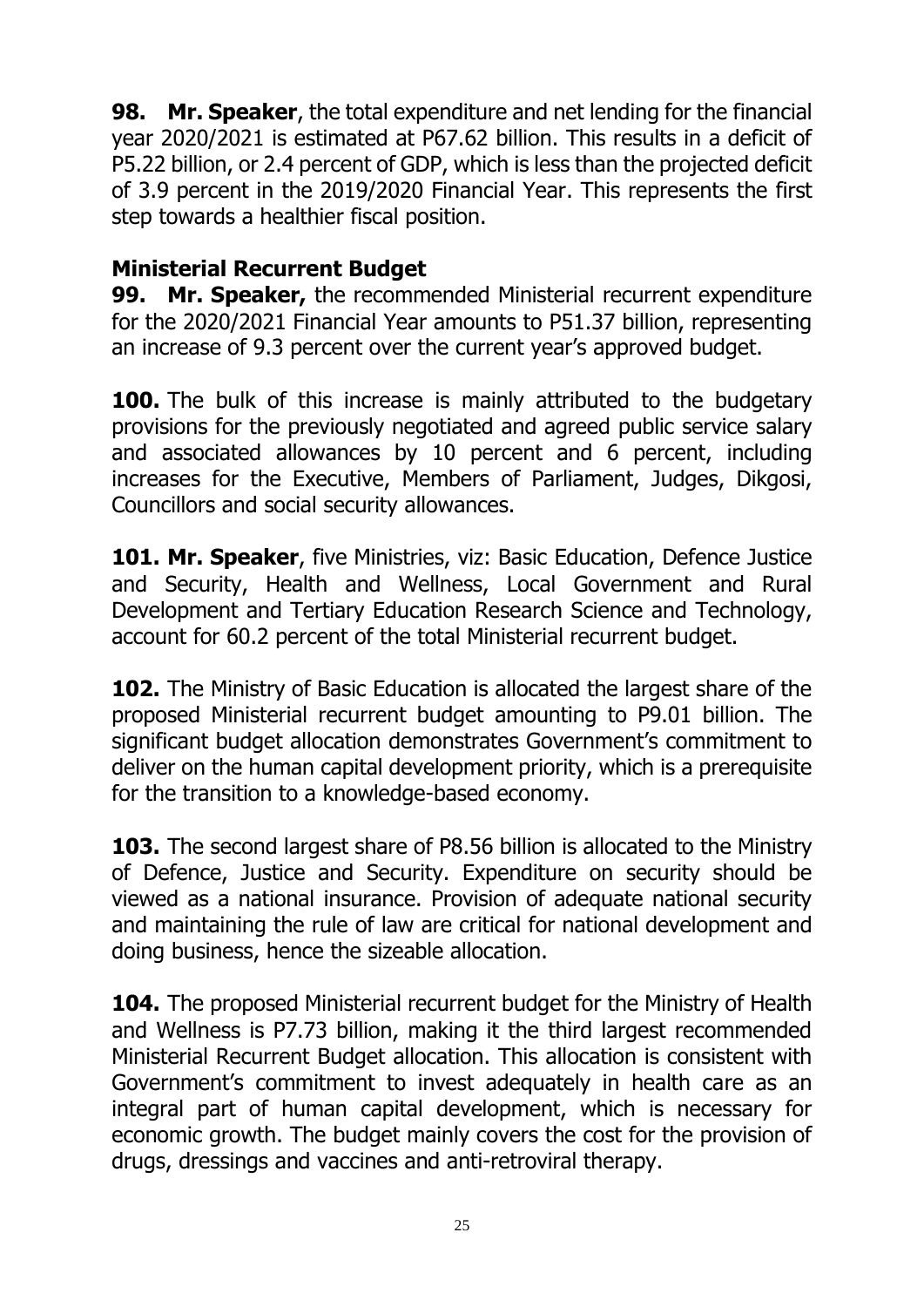**105.** The fourth largest share of the proposed budget amounting to P7.15 billion is allocated to the Ministry of Local Government and Rural Development. The budget is intended to, among others, drive initiatives aimed at improving local governance, strengthening social development and promoting local economic development. It therefore, covers transfers to District and Urban Councils, which accounts for 56.4 percent of this Ministry's proposed recurrent budget.

**106.** The recommended budget allocation for the Ministry of Tertiary Education, Research, Science and Technology is P4.89 billion, which represents the fifth largest share of the proposed Ministerial Recurrent Budget. The main items on the recommended budget include the costs of tertiary students' bursaries, as well as subventions to Government tertiary institutions.

**107.** Other Ministries with substantial budget allocation are Ministry of Transport and Communications (P1.93 billion); Ministry of Presidential Affairs, Governance and Public Administration (P1.65 billion); Ministry of Agricultural Development and Food Security (P1.39 billion); Ministry of Investment, Trade and Industry (P1.07 billion); Ministry of Land Management, Water and Sanitation Services (P1.04 billion) and Ministry of Finance and Economic Development (P1.00 billion). The remaining recommended Ministerial Recurrent budget of P5.95 billion is shared among other Ministries including Extra-Ministerial Departments.

#### <span id="page-27-0"></span>**Development Budget**

**108. Mr. Speaker,** the proposed Development Budget for 2020/2021 Financial Year is P12.03 billion. The proposed Development Budget takes into account the capacity constraints in the economy, which has affected implementation of projects. The position of Government is that after completion of ongoing projects, only new programmes and projects that support transformation will be prioritised and funded, going forward. As a result, over 80 percent of the proposed development budget will mainly be for continued implementation of ongoing projects, such as in the Water, Energy, Roads and ICT sectors as the key economic drivers, which support the transformation agenda.

**109. Mr. Speaker**, in order to enhance implementation of projects, training on project management, including risk assessment, emotional intelligence and change management, is ongoing to build the requisite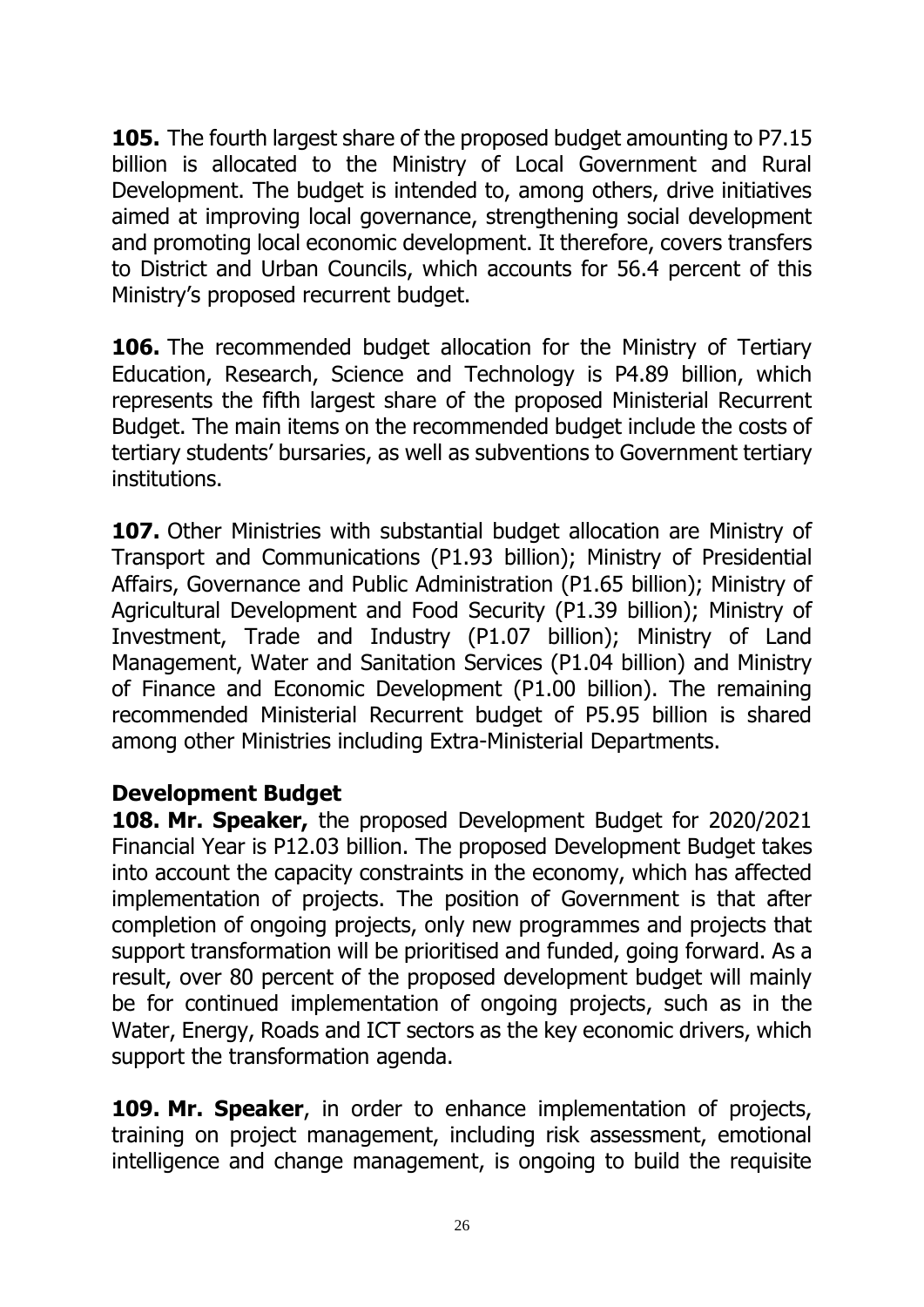capacity across Government. To this end, I wish to implore the private sector, as one of our key stakeholders in project implementation, to upscale their commitment to cost-effective, timely, as well as good quality project implementation.

**110. Mr. Speaker**, in the coming financial year, the Ministry of Land Management, Water and Sanitation Services will engage the private sector in the implementation of the Reclamation and Treatment of the Gaborone Wastewater. The Ministry of Mineral Resources, Green Technology and Energy Security will also engage a private sector developer for the coal to liquid project. The feasibility studies for the above two projects have been finalised and are under consideration by Government.

**111. Mr. Speaker**, a number of activities to prepare some projects for private sector participation through PPPs will be undertaken during the coming Financial Year. In this regard, my Ministry will review the delivery model for PPP projects with a view to coordinating their effective delivery.

**112. Mr. Speaker**, you may recall that during NDP 10, Government established Thematic Working Groups (TWGs), covering four thematic areas or pillars in order to improve coordination and effectiveness in the planning and budgeting system. The four TWGs are *Economy and* Employment; Social Upliftment; Governance, Peace and Security; and Sustainable Environment.

**113. Mr. Speaker**, in terms of the pillars, the Economy and Employment TWG gets the largest share of the Development Budget. This indicates that Government is committed to improving services that will make the country more competitive, as well as facilitating the ease of doing business by focusing on economic diversification initiatives, tourism development, land management, e-services and agriculture. The main aim of the Economy and Employment thematic area is to promote inclusive economic growth and competitiveness through diversification of the economy, competitive human resources and creation of sustainable jobs. In this regard, the Economy and Employment Thematic Working Group (TWG) has been allocated the largest share of the Development Budget ceiling at **P6.93 billion**.

**114.** The *Social Upliftment* TWG's overall goal is to achieve a dignified life for all citizens through the delivery of programmes and projects that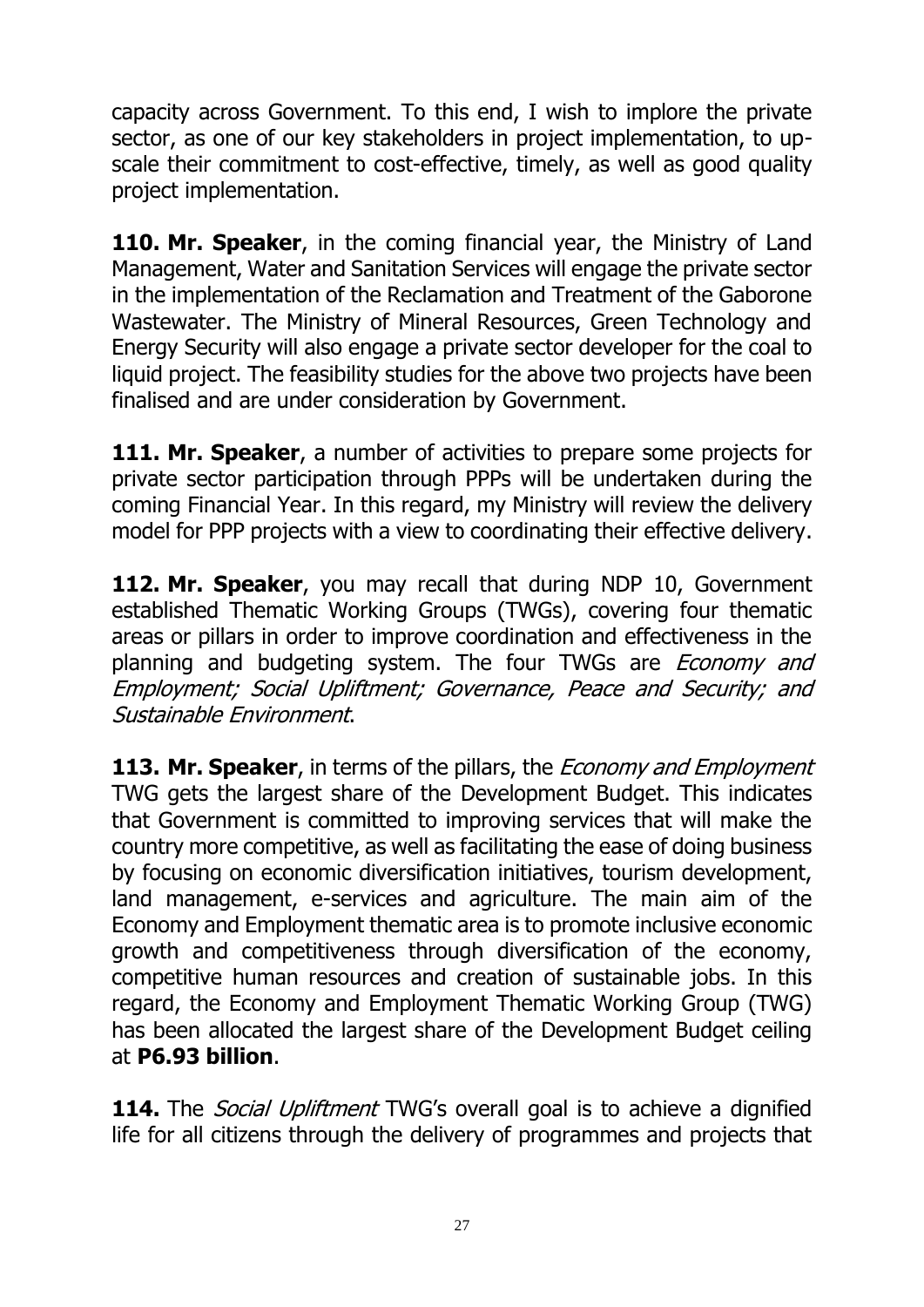ensure the upliftment of economically marginalised and socially vulnerable groups. The proposed budget for this TWG is **P2.53 billion**.

**115. Mr. Speaker**, the Governance, Peace and Security TWG gets P2.40 billion. This entails good governance, observance of the rule of law, and a stable security environment. It has been identified as key developmental priorities to be pursued in NDP 11 in order to contribute towards the achievement of the Vision 2036 pillar of governance, peace and security.

**116.** The Sustainable Environment TWG is allocated P164.57 million. Government will ensure that implementation of programmes and projects across all sectors will mitigate and support the country to adapt to climate change. Botswana has always underscored the need for the country to pursue its economic development without unduly sacrificing the environment.

**117. Mr. Speaker,** turning to the specific Ministerial allocations, the Ministry of Land Management, Water and Sanitation Services is allocated the largest share of the proposed Development Budget at P2.07 billion or 17.21 percent, mainly to support initiatives geared towards improvement of water supply and management in the country. The water projects account for P1.90 billion or 83.0 percent of the Ministry's allocation. These include the North-South Carrier 2 from Palapye – Mmamashia - Gaborone, which is meant to provide water to the southern part of Botswana; Kanye NSC Connection, Moshupa sanitation project, Land servicing at Mochudi, Selibe Phikwe, Mabutsane, Gantsi and Moshupa as well as the Botswana Emergency Water Security and Efficiency project partly funded through the World Bank.

**118.** The Ministry of Defence, Justice and Security is allocated the second largest share at P1.94 billion or 16.14 percent. The bulk of the proposed budget will go to the Botswana Defence Force for air assets, vehicles, as well a defence and communication equipment. The balance will be shared between the Botswana Police Service to cater for the construction of police stations and staff houses and the Department of Prisons and Rehabilitation Services for provision of prison infrastructure, equipment and storage facilities.

119. The third largest share of the proposed Development Budget is allocated to the Ministry of Transport and Communications at P1.62 billion or 13.51 percent. The proposed budget is mainly for major roads and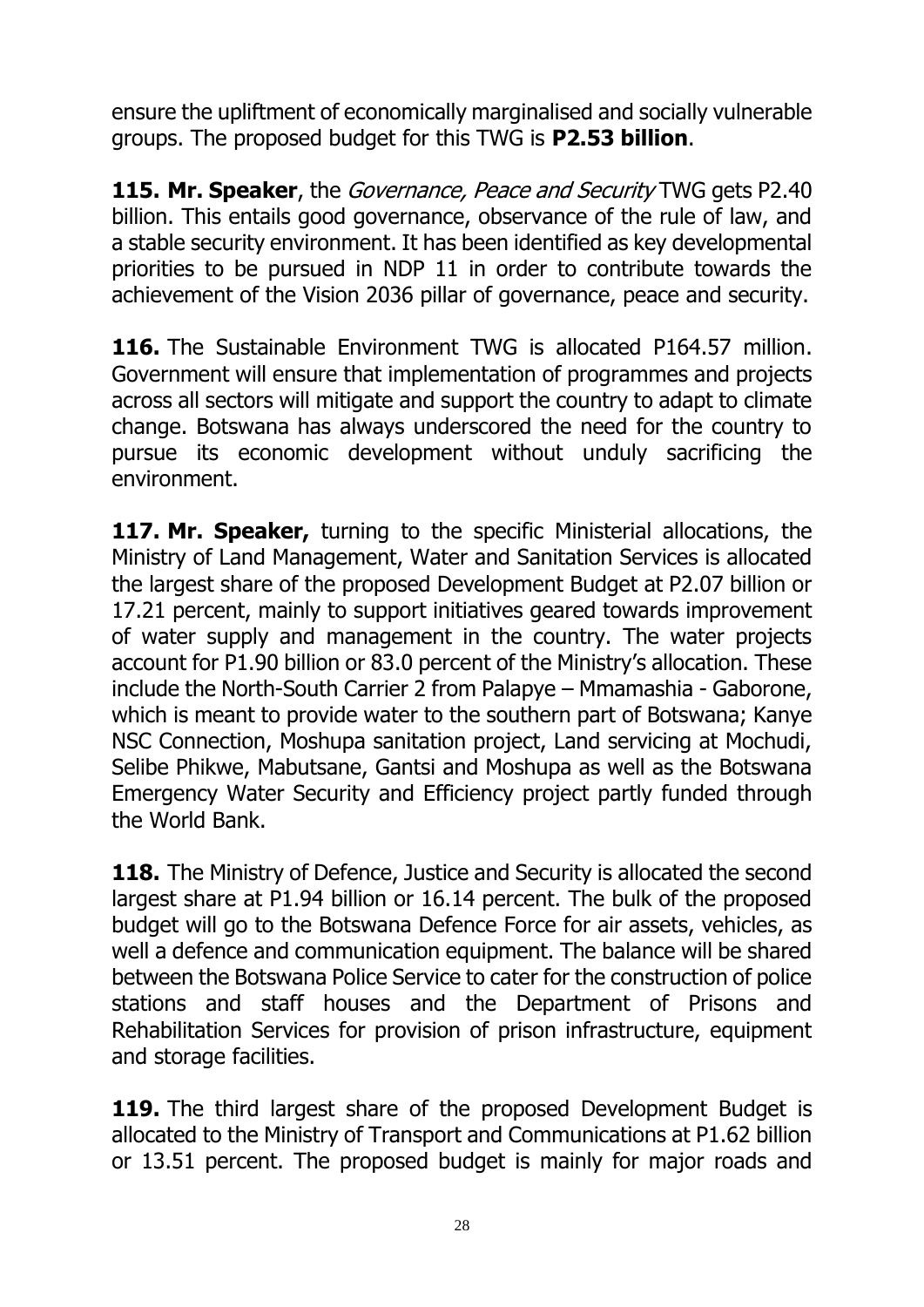bridge projects, including Mohembo bridge; construction of three intersections along the KT Motsete Drive; Mogoditshane–Gabane-Mmankgodi road; Gaborone–Boatle dualling; Mulambakwena-Tshesebe; Dibete-Mookane-Machaneng; Mmandunyane-Shashe Mooke-Mathagwane; Makalamabedi-Matopi bitumen roads, as well as Traffic Control Modernisation and Centralised Traffic Control for the Greater Gaborone Area. The budget also caters for the following ICT projects; Government Data Network upgrading, National Backbone networks, Government Data Centre and Local Access Network.

**120.** The Ministry of Local Government and Rural Development takes the fourth largest share of the proposed Development Budget at P1.25 billion or 10.41 percent in order to continue implementation of social protection programmes and village infrastructure projects. The proposed programmes and projects under the Ministry include Primary School Backlog Eradication Programme; community development projects, internal roads and tribal administration infrastructure development.

**121. Mr. Speaker,** the fifth largest share of P1.09 billion or 9.05 percent is allocated to the Ministry of Minerals Resources, Green Technology and Energy, to cater for the ongoing North–West Transmission Grid Connection, Rural Electrification, Morupule B Remedial Works and Transmission Backbone for Mochudi, Government Enclave and Gaborone Central.

**122.** The Ministry of Agricultural Development and Food Security takes the sixth largest share of the proposed Development Budget at P976.17 million or 8.12 percent. This amount covers major projects such as ISPAAD, LIMID, and refurbishment of the Botswana University of Agriculture and Natural Resources. As indicated earlier, Government will reorient all programmes, including agricultural programmes, to improve productivity in their delivery and impact on the beneficiaries.

**123. Mr. Speaker,** the remaining Ministries/Departments share the balance of P3.07 billion or 25.55 percent, to cater for major projects including: staff houses and maintenance of primary schools; Poverty Eradication Programme; construction and upgrading of health facilities such as Tutume, Moshupa, Shakawe, and Letlhakeng Hospitals; housing schemes, such as the Self Help Housing Agency (SHHA), poverty alleviation scheme and destitute housing for the low income groups. The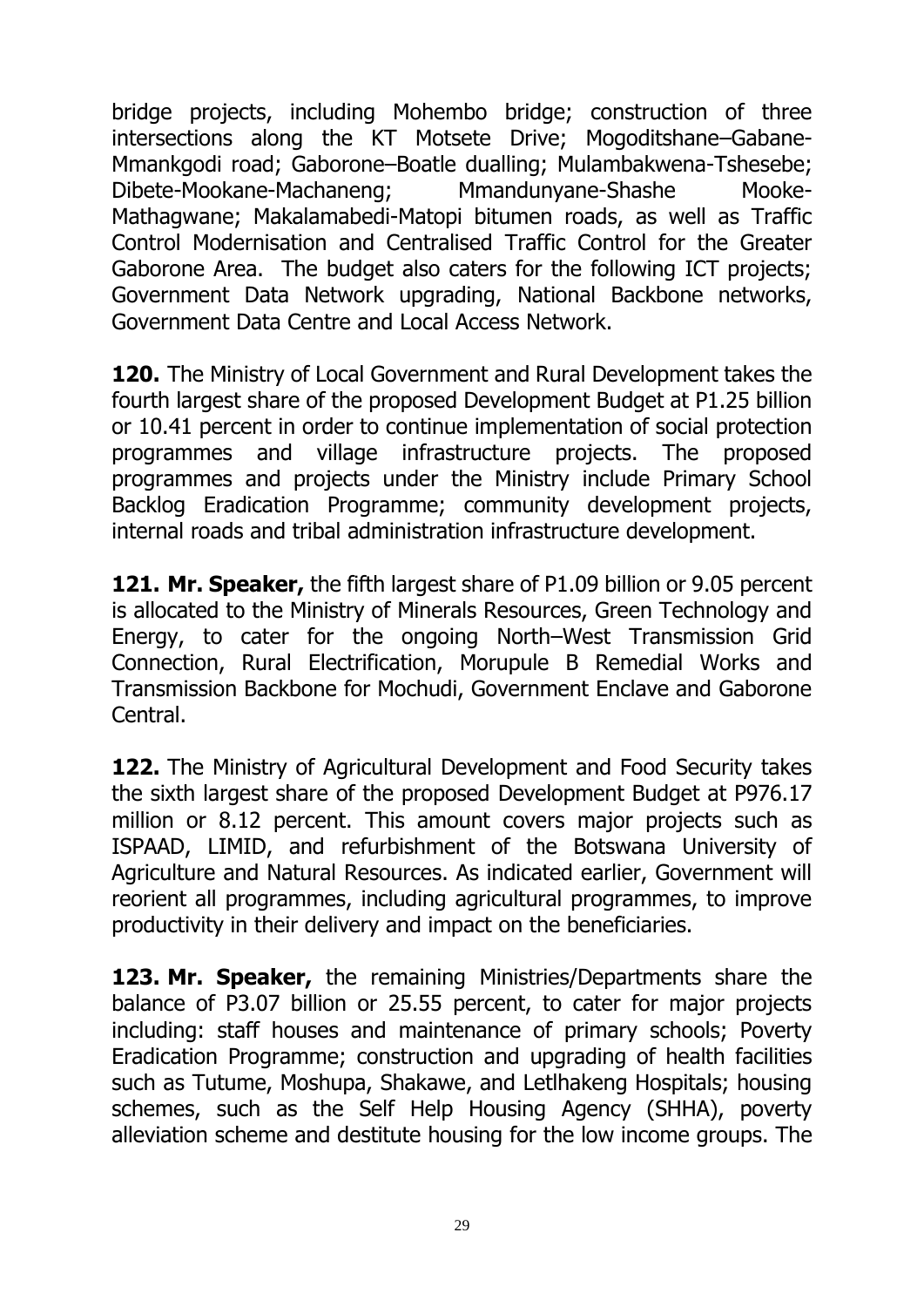budget also caters for refurbishment of brigades, which is part of the youth empowerment initiative.

## **Statutory Expenditure**

**124. Mr. Speaker,** statutory expenditure takes precedence over the recurrent and development expenditures. The budget for Statutory Expenditure for the 2020/2021 Financial Year is P10.59 billion. Major items under this category of expenditure include Public Debt servicing, Pensions, Gratuities and Compensation. The increase of P3.40 billion over the 2019/2020 approved budget is mainly attributed to the expected repayment for Bond (BW008), which matures in September 2020.

### <span id="page-31-0"></span>**Overall Balance**

**125. Mr. Speaker,** with total revenues and grants estimated at P62.39 billion, and total expenditure and net lending forecast at P67.62 billion, a budget deficit of P5.22 billion or 2.4 percent of GDP is projected for the 2020/2021 Financial Year. Despite the projected budget deficit, Government remains committed to achieve a fiscal sustainability in the medium term. This is in line with the commitment to restore fiscal balance and rebuild the government cash reserves. Some of the measures planned during the course of the coming financial year are discussed in the following section.

## <span id="page-31-1"></span>**V. FISCAL MEASURES TO RESTORE FISCAL BALANCE**

**126. Mr. Speaker**, the country fiscal's path is unsustainable. Whereas the NDP 11 had envisioned a moderate cumulative budget surplus over the six year period, the latest forecasts contained in the draft Mid-Term Review of NDP 11 projects significant cumulative budget deficits over the six year plan period. A budget deficit of P5.22 billion is forecast for the 2020/2021 Financial Year, which is 2.4 percent of GDP. Such projected budget deficits appear amid expected huge investments in economic infrastructure to support the transformation agenda.

**127. Mr. Speaker**, despite the foregoing situation, my Ministry is determined to restore fiscal sustainability in the medium term, and start to build budgets surpluses in the last two years of NDP 11, as part of the efforts to rebuild the country's financial buffers that were seriously eroded over the past few years. A number of measures will be undertaken on the revenue and expenditure sides, both in the short term and in the long term, in order to achieve the stated objectives.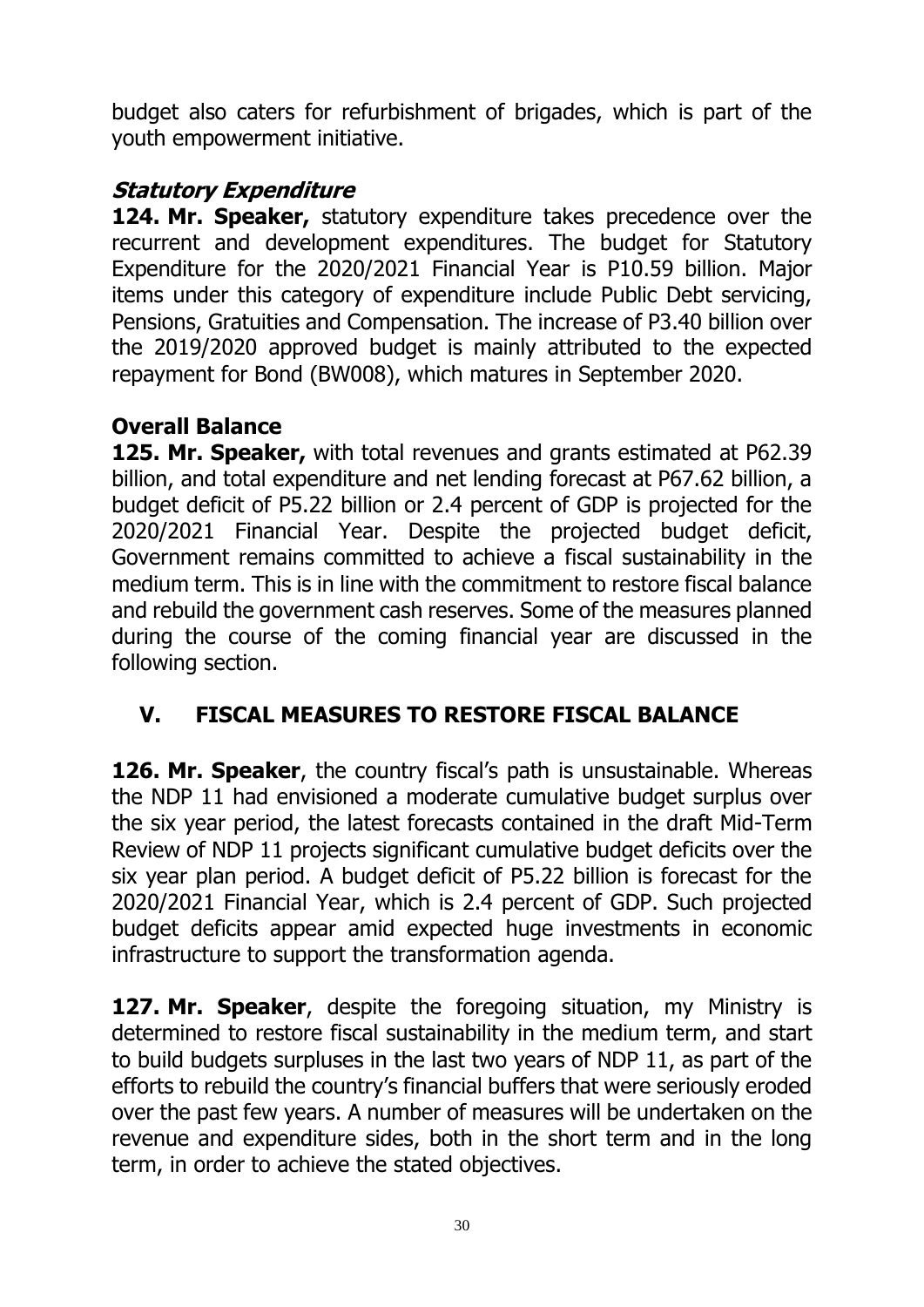**128.** On the revenue side, there are various fees, charges and levies, which have not been adjusted for some time. Some of these fees, charges and levies were last adjusted a decade ago. As part of the efforts to address the budget deficit, all fees, charges and levies will be adjusted with effect from 1<sup>st</sup> April 2020, thereafter on an annual basis. Measures will also be put in place to implement the cost recover policy, including collection of tertiary students' loan repayments.

**129. Mr. Speaker,** BURS will also redeploy resources in key operational areas to enhance revenue collection. Specifically, intensifying debtreduction efforts and increasing inspections on imported goods to curb instances of non-compliance by importers at ports of entry. **Mr. Speaker**, while there is scope to adjust the tax rates, considering their levels relative to the region, priority would, in the interim, be on improving efficiency in the collection of existing taxes, rather than adjust tax rates.

**130.** On the expenditure side, **Mr. Speaker**, the policy objective is to maintain Government's current contribution to 30 percent of GDP and below in order to give space to the private sector. In addition, the composition of the Government budget will have to be changed in favour of more development. Recurrent budget represents consumption, as it comprises mainly of salaries and running costs, while development budget is investment, which is necessary for the growth of the economy. To achieve transformation, therefore, requires more investment in capital projects than spending on consumption. This balance will be altered through process and technology adoption across Government. It is about efficient delivery of services, **Mr. Speaker**.

**131.** Among the specific expenditure control measures for 2020/2021, my Ministry will be working with selected pilot ministries to deal with wastage, focusing on "other charges" item of the budget. In particular, the pilot exercise will involve subjecting "other charges" in the selected ministries to the zero-based budgeting principle for the next financial year. Depending on the outcome of the pilot exercise, the application of the zero–based budgeting approach to "other charges" will be extended to the rest of the ministries in NDP 12. The ultimate objective is to move from incremental budgeting to zero based budgeting in the medium term, which is the most effective way to control expenditure waste.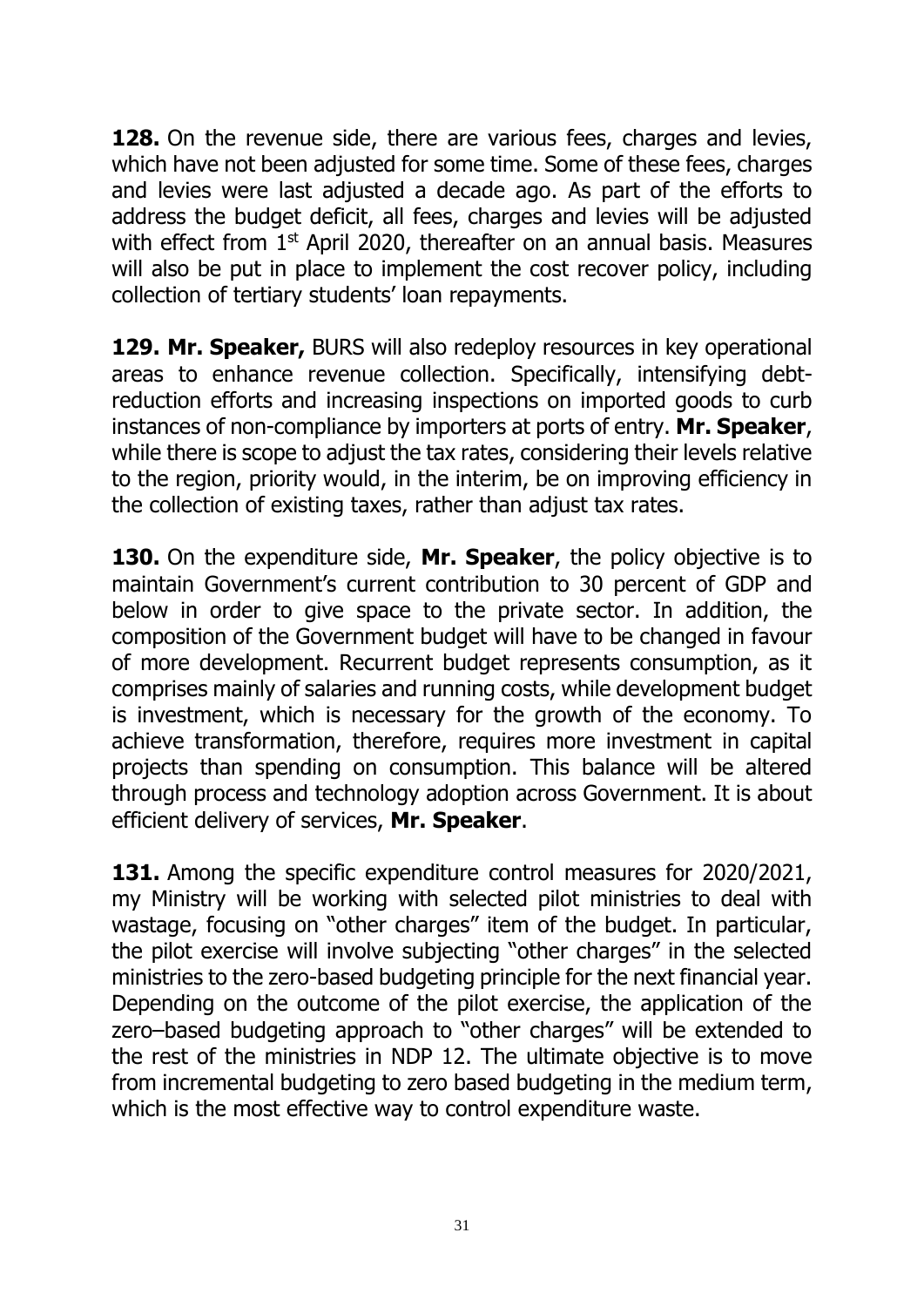**132. Mr. Speaker**, my Ministry is reviewing the Public Finance Management Act. The objective of the review is to enhance the legal and regulatory framework for the control and management of public finances in line with international best practice. The review covers, among others, the devolution of some financial responsibilities and powers to Accounting Officers to improve the effectiveness and efficiency of Ministries in the provision of better public services.

## <span id="page-33-0"></span>**V. PUBLIC SERVICE SALARIES**

**133. Mr. Speaker,** in maintaining cordial industrial relations between Government and Public Sector Unions, Government will continue implementation of the agreed salary increments from the 2019 negotiations. The negotiated and agreed increments were a 10 percent salary increment awarded to the A and B salary bands; and a 6 percent increment to the C and D bands for the 2019/2020 and 2020/2021 Financial Years. **Mr. Speaker**, the engagement with public sector unions has also to be about transformation and improvements on the delivery of services for the economy. The reform and transformation programme should start with Government and the Union leadership.

# <span id="page-33-1"></span>**VI. CONCLUSION**

**134. Mr. Speaker**, the 2020/2021 Budget, as stated, provides the first major step by Government towards economic transformation anchored on private sector export-led growth. The main objective is to transform the economy and lay the foundation for a knowledge and technology based economy and graduate from an upper middle income to a high-income country.

**135. Mr. Speaker**, despite the positive domestic economic outlook, the country's fiscal position remains tight. However, Government remains determined, as I demonstrated earlier on in this speech, to restore the country's fiscal balance. To this end, my Ministry will be undertaking measures to increase revenue and control expenditure during the coming Financial Year, in order to provide more resources to fund a robust and ambitious infrastructure programme to support the transition to high income status.